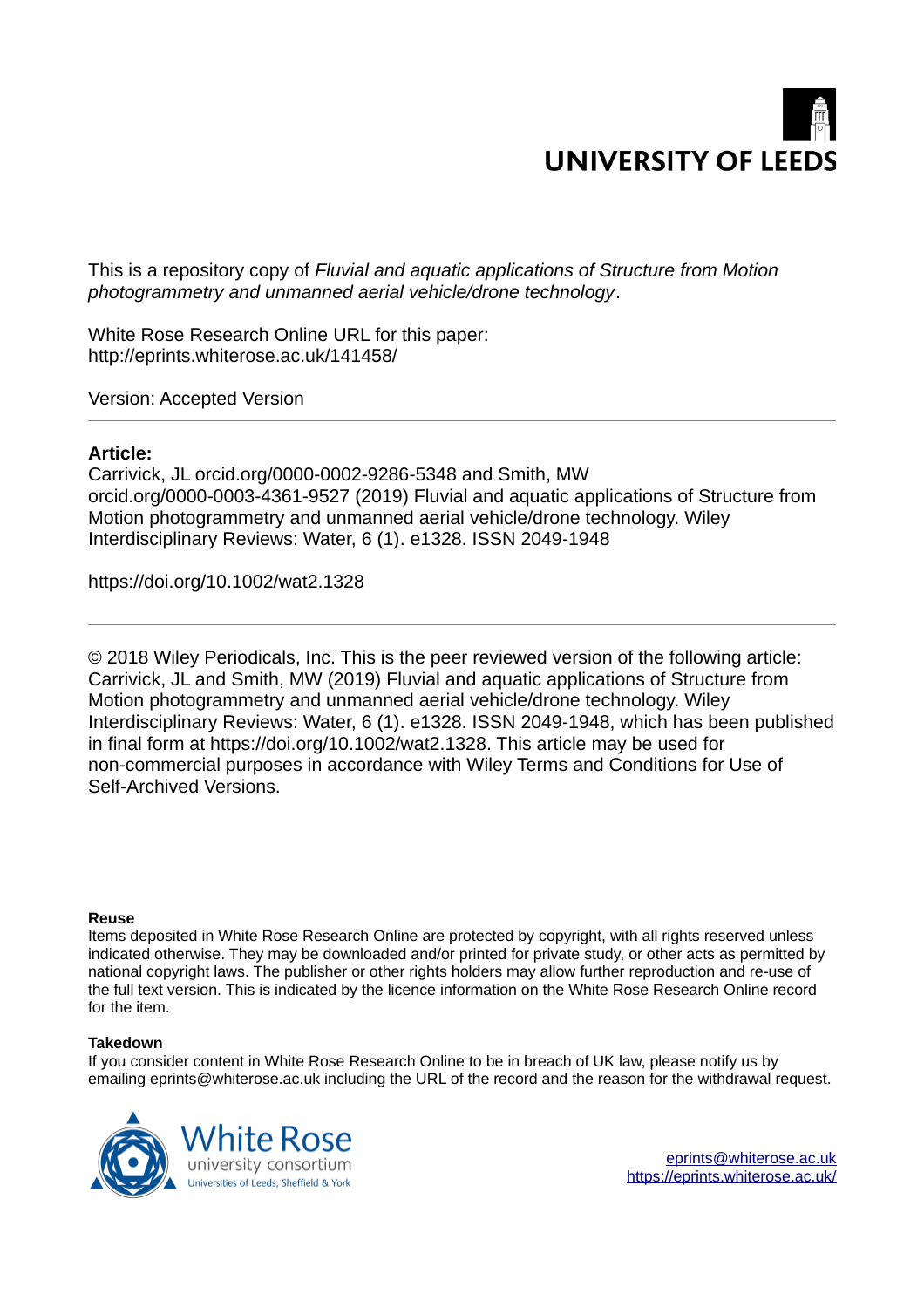

# **Fluvial and aquatic applications of Structure from Motion photogrammetry and UAV/drone technology**

# **Overview**

# **Authors:**

| <b>First author</b>                                                               |
|-----------------------------------------------------------------------------------|
| Jonathan Lee Carrivick https://orcid.org/0000-0002-9286-5348 University of Leeds, |
| j.l.carrivick@leeds.ac.uk                                                         |
| Second author                                                                     |
| Mark William Smith http://orcid.org/0000-0003-4361-9527 University of Leeds,      |
| m.w.smith@leeds.ac.uk                                                             |

## **Abstract**

Structure from motion (SfM) has seen rapid uptake recently in the fluvial and aquatic sciences. This uptake is not least due to the widespread availability of cheap UAVs/drones, which help mitigate the challenging terrain and deliver efficient and reproducible and high-accuracy images and topographical data. These data can have unprecedented spatio-temporal coverage and includes measurements of fluvial and aquatic topography, hydraulics, geomorphology and habitat quality. SfM data also offer novel quantification of underwater archaeology, structures and aquatic organisms. Studies are shifting from proof-of-concepts in topographic survey to genuine applications including grain size mapping, bathymetric surveys, geomorphological mapping, vegetation mapping, restoration monitoring, habitat classification, geomorphological change detection and sediment transport path delineation. Integrating point cloud analyses and orthophoto mosaics with digital elevation models (DEMs) has been shown to be effective in providing novel process understanding of fluvial and aquatic systems. Underwater and through-water studies are beginning to overcome problems of accessibility, visibility and image distortion. Archival photographs and video (both above- and underwater) are being reprocessed using a SfM workflow to generate three-dimensional surfaces and objects from historical surveys, thereby extending the time period over which change can be detected. Recently, a SfM workflow has been developed to model free water surfaces with clear potential for future exploitation in hydraulics, sediment transport and river bed evolution studies. Future applications of SfM could seek to exploit the daily repeat coverage of high-resolution satellite images but must be mindful of the necessary investment in this development versus the increasing availability and coverage of spaceborne LiDAR.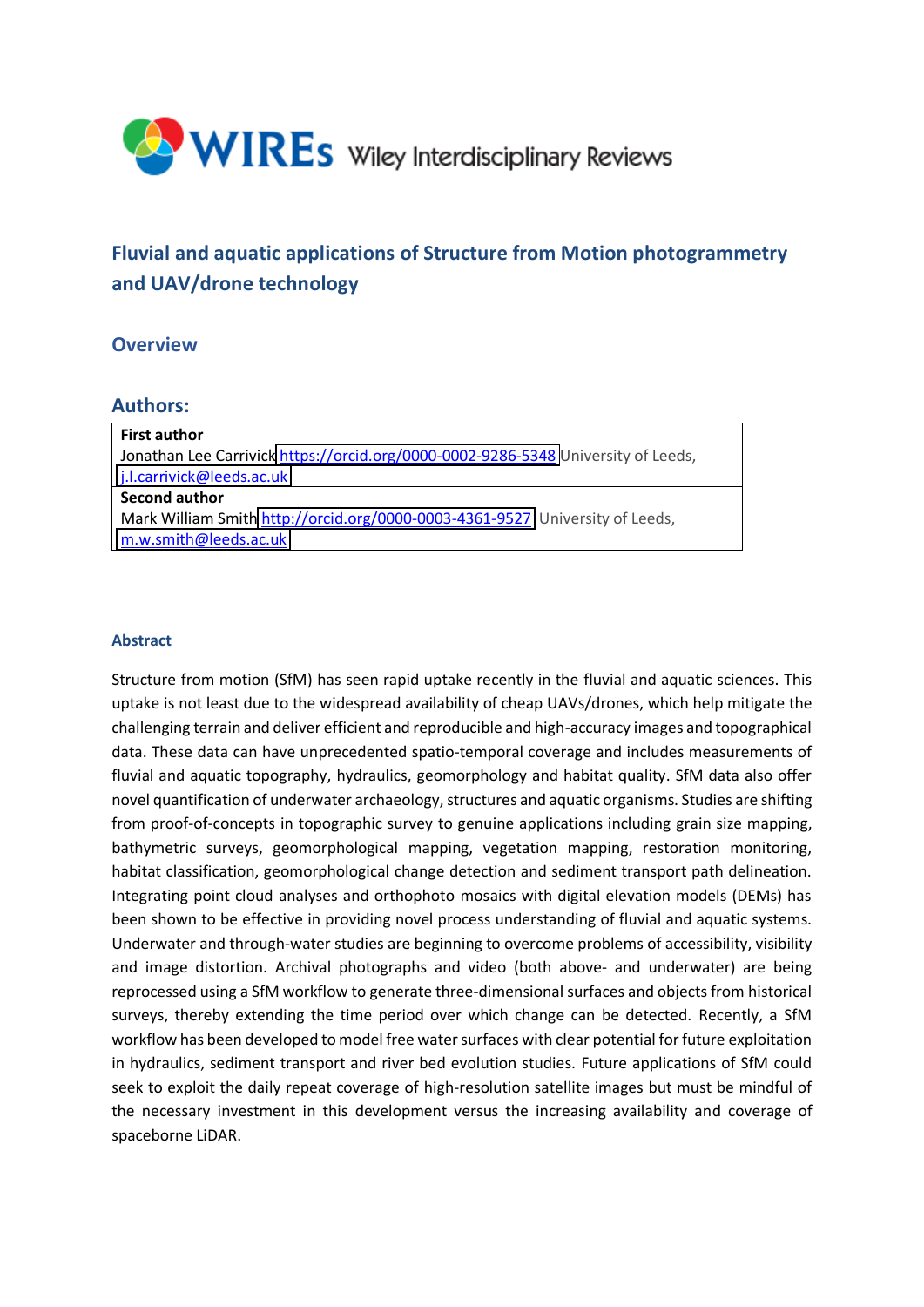# **Graphical/Visual Abstract and Caption**



*SfM is facilitating novel process understanding of fluvial and aquatic topography, hydraulics, geomorphology and habitat quality and, as well as providing novel data on underwater archaeology, structures and organisms.*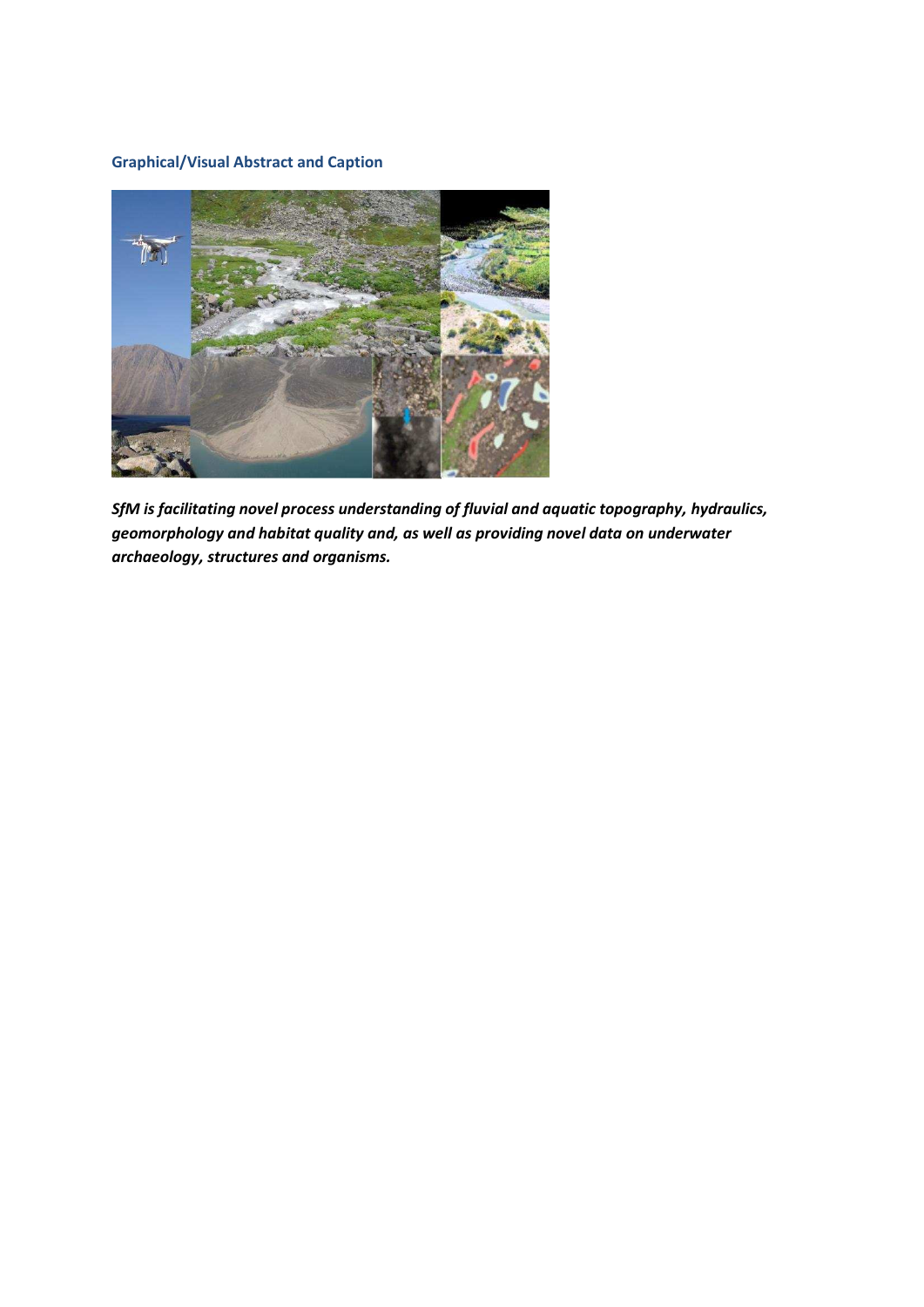# **INTRODUCTION**

Structure-from-Motion (SfM) with multi-view stereo (MVS), hereafter together referred to as SfM, is a topographic survey technique that has emerged from advances in computer vision and traditional photogrammetry. It can produce high-quality dense three-dimensional point clouds [BOX 1] of an object or surface for minimal financial cost. While SfM has only been applied to geosciences applications relatively recently, in that short time it has had a transformative effect on the discipline<sup>1</sup>, providing exceptionally cost-efficient and fast 3D surveying at spatial extents, spatial densities and with point accuracies comparable to other survey methods (Table 1). There is also a very pragmatic reason for the rapid uptake of SfM photogrammetry; it enables Unmanned Aerial Vehicle (UAV)/drone data to be used more readily and consumer-grade UAVs have evolved greatly in the last decade in electronic sophistication, ease-of-use and reduced cost. Thus UAV image data has made SfM photogrammetry appealing in comparison with traditional photogrammetry; for instance, Laliberte et al (2010)<sup>2</sup> had to develop a complex photogrammetric procedure to orthorectify imagery from a drone survey. In comparison to acquiring airborne Light Detection and Ranging (LiDAR) data, acquiring images for SfM is several orders of magnitude cheaper.

|                                   | <b>Without SfM</b>        | <b>With SfM</b>             |
|-----------------------------------|---------------------------|-----------------------------|
| Spatial extent (km <sup>2</sup> ) | TS, $dGPS: < 1.0$         | Ground-based platform: 0.01 |
|                                   | TLS: < 5.0                | to $1.0$                    |
|                                   | AP: < 50                  | Airborne platform: < 5.0    |
|                                   | ALS, MBES: < 100          |                             |
| Spatial density (pts./ $m2$ )     | TS, $dGPS: < 5.0$         | 1 to 10,000                 |
|                                   | AP: < 10                  |                             |
|                                   | ALS, MBES: $<$ 10         |                             |
|                                   | TLS: < 10,000             |                             |
| Point acquisition rate (pts./hr)  | TS: 10 <sup>2</sup>       | millions                    |
|                                   | $d$ GPS: $103$            |                             |
|                                   | AP, MBES: $104$           |                             |
|                                   | ALS, TLS: 10 <sup>6</sup> |                             |
| Point accuracy (m)                | TS: < 0.001               | $0.01$ to $0.2$             |
|                                   | dGPS: < 0.005             |                             |
|                                   | TLS, MBES: $< 0.05$       |                             |
|                                   | ALS: $< 0.2$              |                             |
|                                   | AP: < 0.5                 |                             |

**Table 1. Typical properties of major survey approaches. TS: total station, dGPS: differential global positioning system (or GNSS), TLS: terrestrial laser scanner, AP: aerial stereo-photogrammetry, ALS: airborne laser scanner, MBES: Multi Beam Echo Sounder. Adapted from Table 2.3 in Carrivick et al. (2016). Note that with SfM spatial density and point accuracy especially are dependent on image resolution (pixel size), surface texture and lighting and distance of camera from surface of interest.**

Early research utilising SfM in the geosciences represented the first phase of 'proof-of-concept' studies (e.g. Refs. 1,3-6) where demonstration high resolution data sets were coupled with validation against more established methods, usually laser scanning. Over time, these research efforts have resulted in clear guidance on best-practice workflows for both field data collection and post-processing and the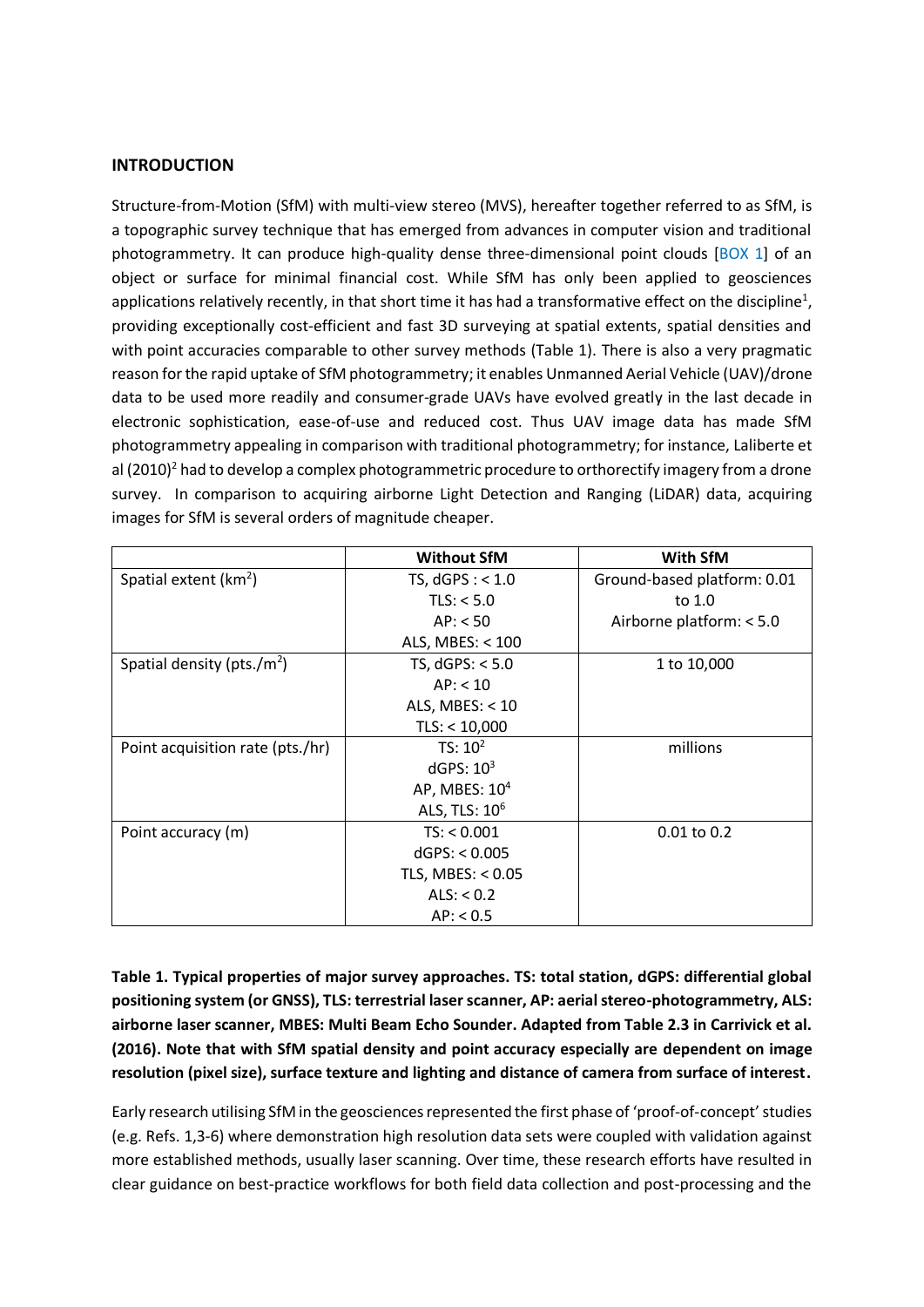development of new, rigorous methods for assessments of precision, accuracy and uncertainty (Refs. 3, 7-9).

In the two related geoscience disciplines of fluvial and aquatic sciences SfM has been embraced, but not holistically and with different applications. There is great potential for each to learn from the other's applications and specifically from their survey methods, problems and emerging solutions.

A range of image acquisition platforms from ground-based, to UAVs/drones, microlights and helicopters, means that the scope of many of these fluvial and aquatic sciences studies is very variable. The focus of this previous SfM-related work has been to obtain relatively standard data products (i.e. gridded digital elevation/surface/terrain models, DEM/DSM/DTMs) that were previously only possible using more expensive survey methods including airborne LiDAR and Terrestrial Laser Scanning (TLS).

Yet, Structure-from-Motion can provide much more than just a DEM as a fully 3D colour point cloud is initially generated from which orthophoto mosaics can be extracted. BOX 1 summarises the range of data products SfM methods offer. A most recent branch of SfM work in the geosciences has considered both the extraction of meaningful information beyond standard topographic data products (e.g. change detection, grain size analysis and facies mapping, automated organism identification) and the development of new methods for expanding the potential applicability of SfM in fluvial and aquatic environments, e.g. bathymetry mapping, decadal-scale studies through the SfM processing of historical imagery. Aquatic applications have seen a particular focus on such methodological developments as SfM must overcome problems of visibility and accessibility of underwater terrain.

The aim of this review is to provide a synthesis of this most recent phase of SfM usage in both fluvial aquatic applications. We include examples from river, beach, intertidal and shallow marine settings but exclude coastal cliffs because these studies are more aligned to mass movement geomorphology than to fluvial or aquatic sciences and are almost unaffected in the SfM workflow by working in/around water. We evaluate the success of SfM in expanding our survey capabilities and using this new capacity to address real world applications, providing new insights into process-based knowledge.

# **LATEST DEVELOPMENTS IN FLUVIAL APPLICATIONS**

Usage of SfM in the fluvial sciences is classified and described here by generic application, comprising: (1) topographic mapping/survey; (2) change detection and impact assessment; (3) grain size analysis; and (4) modelling of the water surface for hydraulic applications (Figure 1).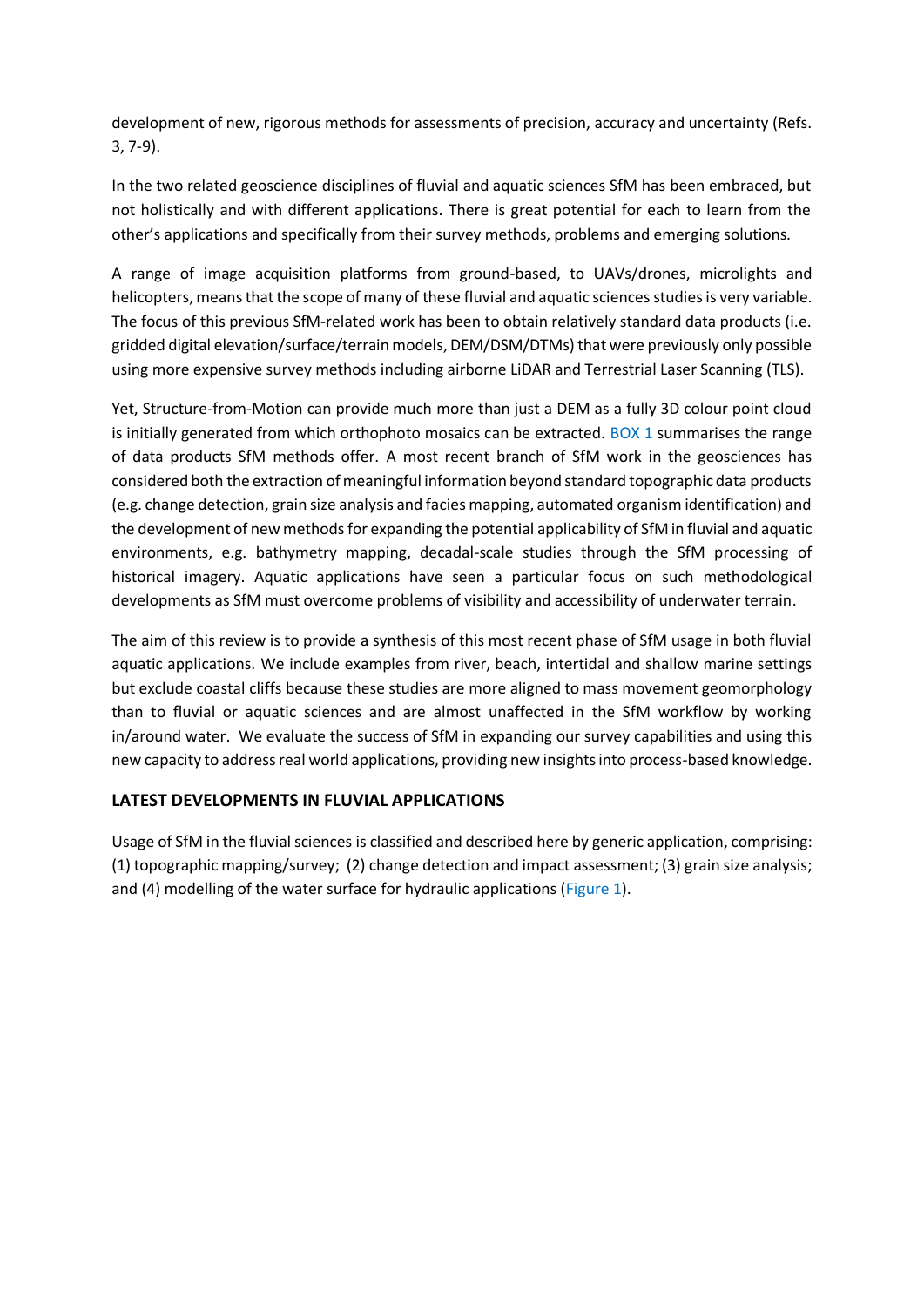



# **Topographic mapping/Survey**

Survey and mapping of fluvial corridors using aerial or satellite imagery has a long history and has until the last few decades depended on classic analogue and digital photogrammetry for three-dimensional measurement. The methods for this three-dimensional survey and mapping have been supplemented with airborne Light Detection and Ranging (LiDAR) and most recently by SfM. The main scientific benefit of the adoption of SfM by fluvial scientists was perceived as the bridging of spatial scales between detailed analysis across small areas and coarser broad scale satellite-based measurements. However, at least as important has been the pragmatic driver for the uptake of SfM methods; SfM is a very a low-cost remote sensing approach enabled by the co-evolution of consumer-grade UAV/drone technology. Early adopters of SfM in geomorphology typically focused on fluvial environments (e.g. Ref. 5) and since then fluvial surveys have been the focus of SfM testing and validation studies (e.g. Refs. 11, 12).

Whilst cameras can be handheld or ground-based, it has been UAV-platforms that are most commonplace, resulting in a survey area of typically several hundred metres in length. At intermediate (tens to hundreds of metres) spatial scales, SfM can represent the inherent complexity and heterogeneity of real riverscapes and challenge classic conceptual models that aggregate over these complexities to present smooth downstream trends<sup>13</sup>. Processing of SfM datasets is not limited by the SfM method, nor by the camera platform but by computing power, which with modern computers and GPU processing, for example, is becoming much less of a limitation than with early geoscience usage of SfM. Large scale process work is not proceeding very fast due to the scale limitations of UAV/drone operations. Thus studies that are using SfM methods to cover larger spatial scales are doing so by using helicopter-based imagery across kilometres (Ref. 10) and even tens of kilometres  $(32-35)$  km<sup>13, 14</sup>).

Mapping applications of SfM fall into three categories: (i) topographic survey, potentially to drive a numerical model or as part of change detection; (ii) manual aerial mapping and feature identification; (iii) supervised image classification for semi-automated fluvial surveys. It should be noted, however, that individual studies combine several of these categories<sup>15</sup>.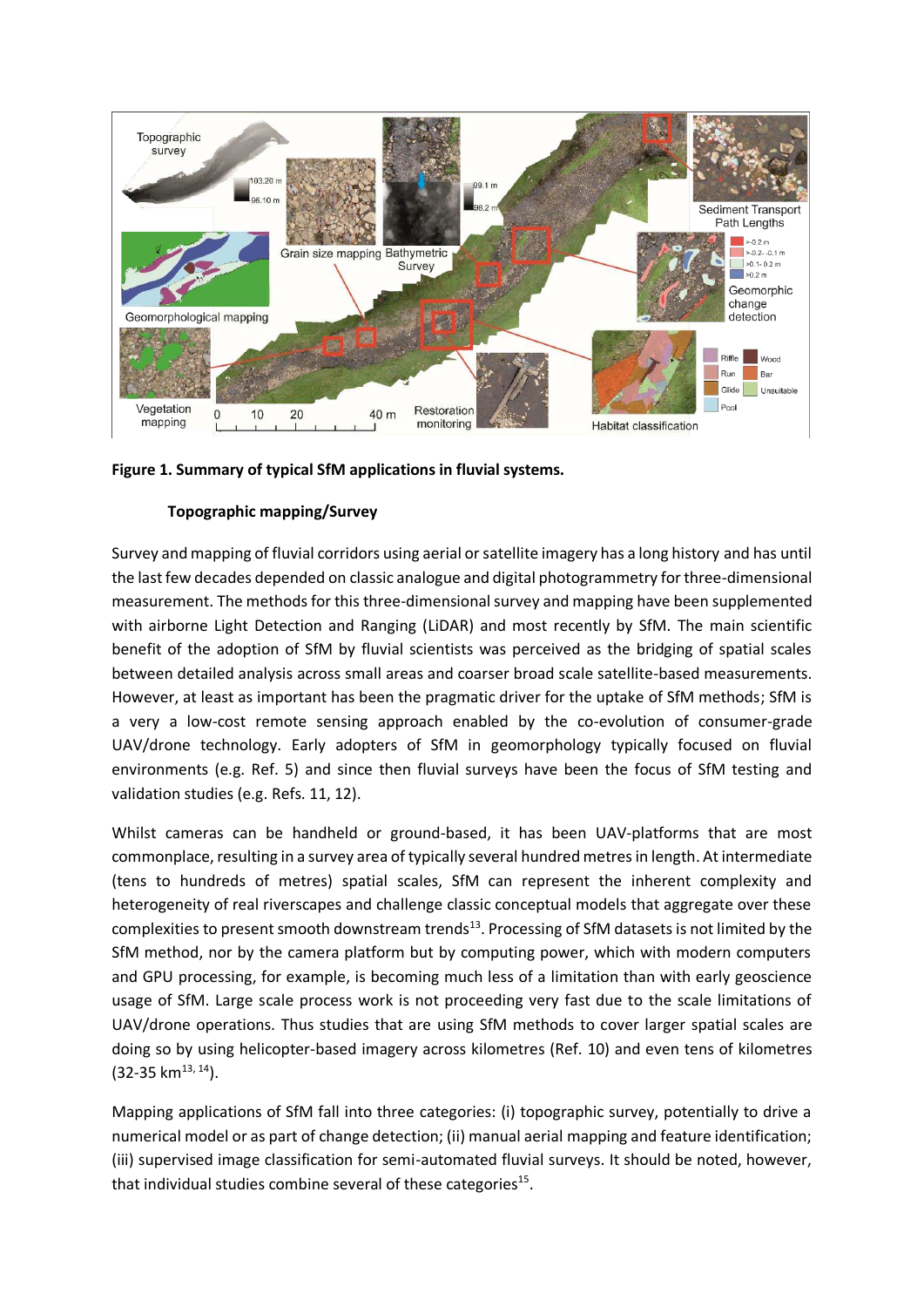The most obvious limitation of SfM applied as a fluvial topographic survey method is the difficulty of direct acquisition of submerged topography, as the stream bed is not always visible. Nonetheless, Woodget et al. (2015)<sup>16</sup> identified that through-water bathymetric survey is possible under clear water conditions. Subsequently, Dietrich  $(2017)^{17}$  presented a more sophisticated multi-camera refraction correction algorithm to obtain bathymetry in depths up to 2 m. The generation of orthophoto mosaics offers further potential when coupled with optical bathymetric mapping methods in shallow and clear water conditions. However, in sunny conditions, consideration of the original image aspect is necessary because sun glint can result in a different empirical depth function for different aspects<sup>11</sup>. In practice, there can be little difference between refraction-correction methods and empirical depth function methods of bathymetry extraction from  $SfM^{18}$ .

The combination of digital surface models and orthophoto mosaics represents a powerful tool for fluvial scientists. SfM-derived topography can be used for numerical modelling of river flows, while the orthophoto mosaic can assist with model validation<sup>19,20</sup>. The topographic detail and fully threedimensional perspective afforded by the range of viewpoints, as opposed to that from airborne LiDAR, which is essentially downward-looking, is advantageous especially when evaluating river floods in urban environments<sup>21,22</sup>. A SfM workflow can also support post flood analysis with 2D numerical modelling applied to SfM-derived topography and compared against high water marks observed in imagery<sup>12,23</sup>. Manual interrogation and digitization of both SfM-derived orthophoto mosaics and Digital Surface Models (DSMs) has been used to evidence a wide range of fluvial features, including geomorphological and river corridor maps<sup>24</sup>, surface flow types<sup>25</sup>, geomorphological and ecosystem impacts of a Eurasian beaver reintroduction program<sup>26</sup>, large woody debris accumulations<sup>18</sup>, and the spatial distribution, thickness and volume of river ice $27$ .

Through adaptation of established methods, recent studies have demonstrated the potential for automated identification of features using SfM-derived orthophoto mosaics, topographic data, or both. For example, Casado et al.  $(2015)^{28}$  used a supervised Artificial Neural Network (ANN) classification to automatically detect hydromorphological features including substrate features, water features (i.e. riffles, glides, pools and shallow water) and vegetation features with 81 % accuracy. Prosdocimi et al.  $(2015)^{29}$  classified SfM-surveyed river banks from the topographic signature alone, using a roughness index to identify areas of bank erosion. Merging these two approaches, Langhammer and Vacková (2018)<sup>30</sup> performed a supervised classification of a multi-band dataset combining both the orthophoto mosaic and topographic variables to discriminate key fluvial facies such as fresh versus old sand and gravel accumulations for rapid mapping of geomorphological responses to floods.

Despite the diversity of SfM data products having clear applications in the study of fluvial ecology when coupled into a unified riverscape data source, the potential of SfM photogrammetry for quantifying physical habitat complexity and heterogeneity and thereby evaluating drivers of ecological diversity has yet to be fully realised. Tamminga et al. (2015)<sup>18</sup> demonstrated an early example of this by running a 2D hydraulic model on SfM-derived topography and bathymetry whilst generating a metric of fish habitat suitability based on both modelled water depths and velocities, overhead vegetation cover mapped from orthophoto mosaics and grain size estimates using image texture methods. Similarly, Marteau et al.  $(2017)^{31}$  compiled an assortment of SfM-derived data, including multiple point clouds, DEMs, facies maps and channel roughness maps, to evaluate erosion and deposition within a river restoration scheme; yet, such integrated activity is not yet commonplace.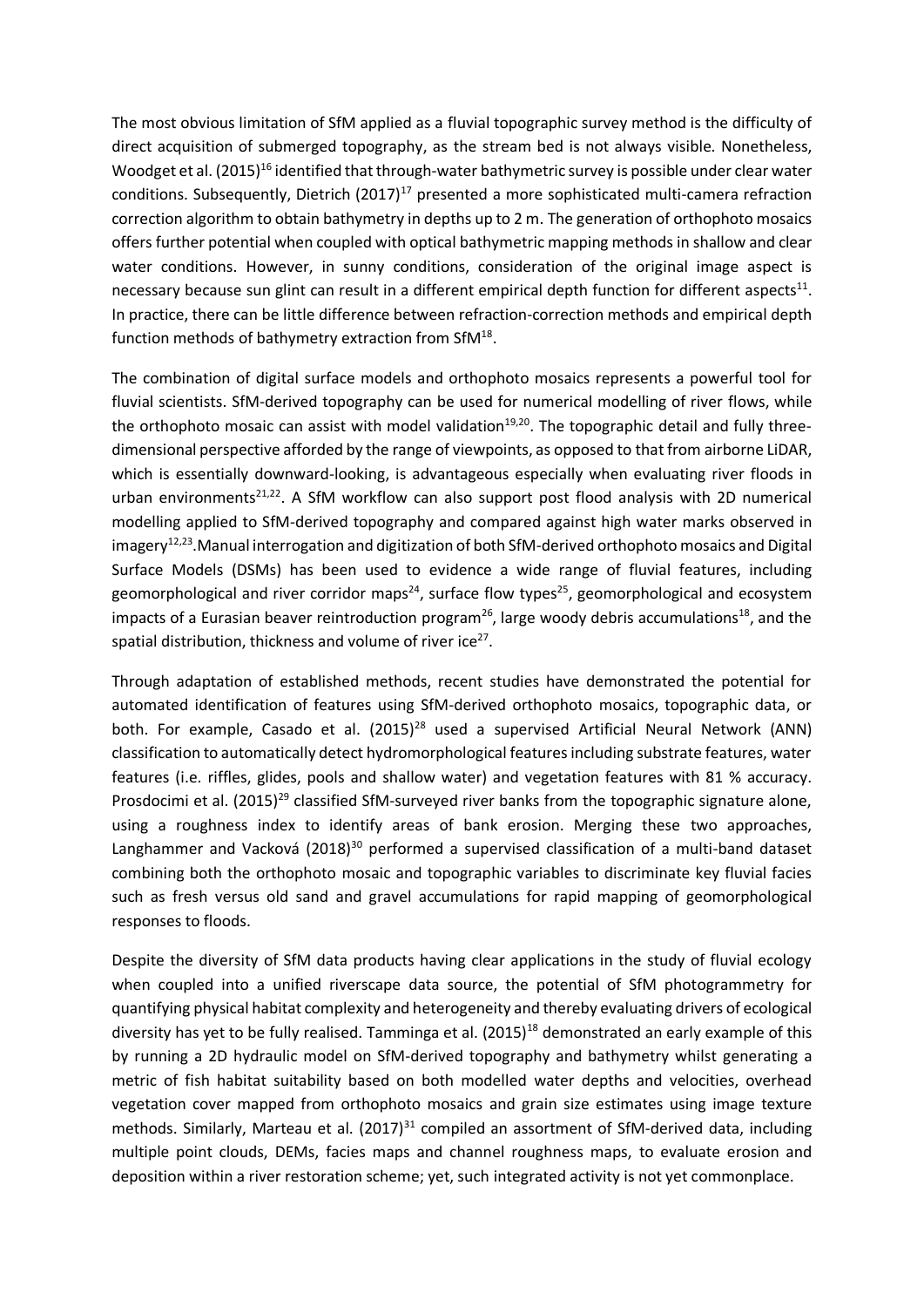#### **Change detection and impact assessment**

The speed and efficiency of the SfM workflow (in terms of both time and money) lends it to re-survey and thus to differencing of repeated DEMs or DSMs to estimate: topographic change, volumetric sediment budgets via the morphological method, and physical habitat conditions both pre- and postdisturbance. The latter are critical for assessing physical impacts and measures are often demanded by local policies and international legislation concerned with environmental impacts and river restoration. SfM offers to mitigate the data scarcity associated with such pre- and post-disturbance monitoring by: (i) being applicable to archival/historical imagery; (ii) depending on the camera platform, which is usually a UAV, offering relatively quick and easy and thus cheap re-survey capability without compromising spatial density or coverage nor precision and accuracy; and (iii) offering a suite of data products from just a single workflow.

SfM has been used to quantify the extent, magnitude and form of topographic change in fluvial environments over a variety of scales, from bank erosion at individual cross sections<sup>32</sup>, individual river restoration schemes<sup>31</sup>, gorge sections over several hundred metres<sup>33</sup>, to 1 km braided reaches<sup>17</sup> and reaches over tens of kilometres in length<sup>14</sup>. The workflow could easily be applied to any other related fluvial or aquatic application such as natural flood management<sup>34</sup>, or to other aspects of catchment management and river engineering. The level of resolvable topographic change depends on several factors, including image quality, image network geometry, ground control, surface texture and the camera platform (height)<sup>35</sup> and is thus variable between these studies. Whilst cameras can handheld, mounted on poles, or tethered to kites or blimps they are most typically attached to or fully integrated within UAVs<sup>36</sup>. Typically, UAV-based surveys are sufficiently accurate to enable elevation changes of ~0.2-0.3 m to be detected reliably<sup>32,33</sup>. Vegetation presents a challenge for accurate differencing and is a limitation that is particularly inherent within aerial-based surveys.

The need for high quality ground control has been traditionally considered to be paramount to avoid structural errors in topographic models<sup>7</sup> from yielding erroneous sediment budgets. However, given that UAVs now produce geotagged imagery many users and readers of this paper will be tempted to use SfM in a direct georeferencing workflow. The key of the direct georeferencing method is the ability of SfM to reconstruct the 3D geometry of an image network and thus to produce an accurate scale for an image. Direct georeferencing offers the potential to capture more control measurements (albeit displaced above the survey volume) but current consumer-grade technology is limited by positional accuracy which impacts the resulting point precision  $8$ . Nonetheless, the pace of technological improvement is encouraging and it is likely that direct georeferencing will become standard practice in the future. Moreover, there are situations such as upon unstable slopes or during flood events where direct georeferencing could be required for safety. Certainly, depending on the required threshold level of detection, a direct georeferencing workflow is suitable for change detection  $37, 38$ . Rapid and affordable SfM surveys open up the possibility of so-called 4D fluvial surveys, where regular multi-temporal surveys enable fluvial dynamics to be quantified at the event-scale. From a practical standpoint, this presents an opportunity for near real-time evaluation of natural disasters, as demonstrated recently by Izumida et al.  $(2017)^{39}$ . Following a flood event, a breached levee in the city of Joso, Japan, resulted in a crevasse splay, two fatalities and evacuation of 6000 residents.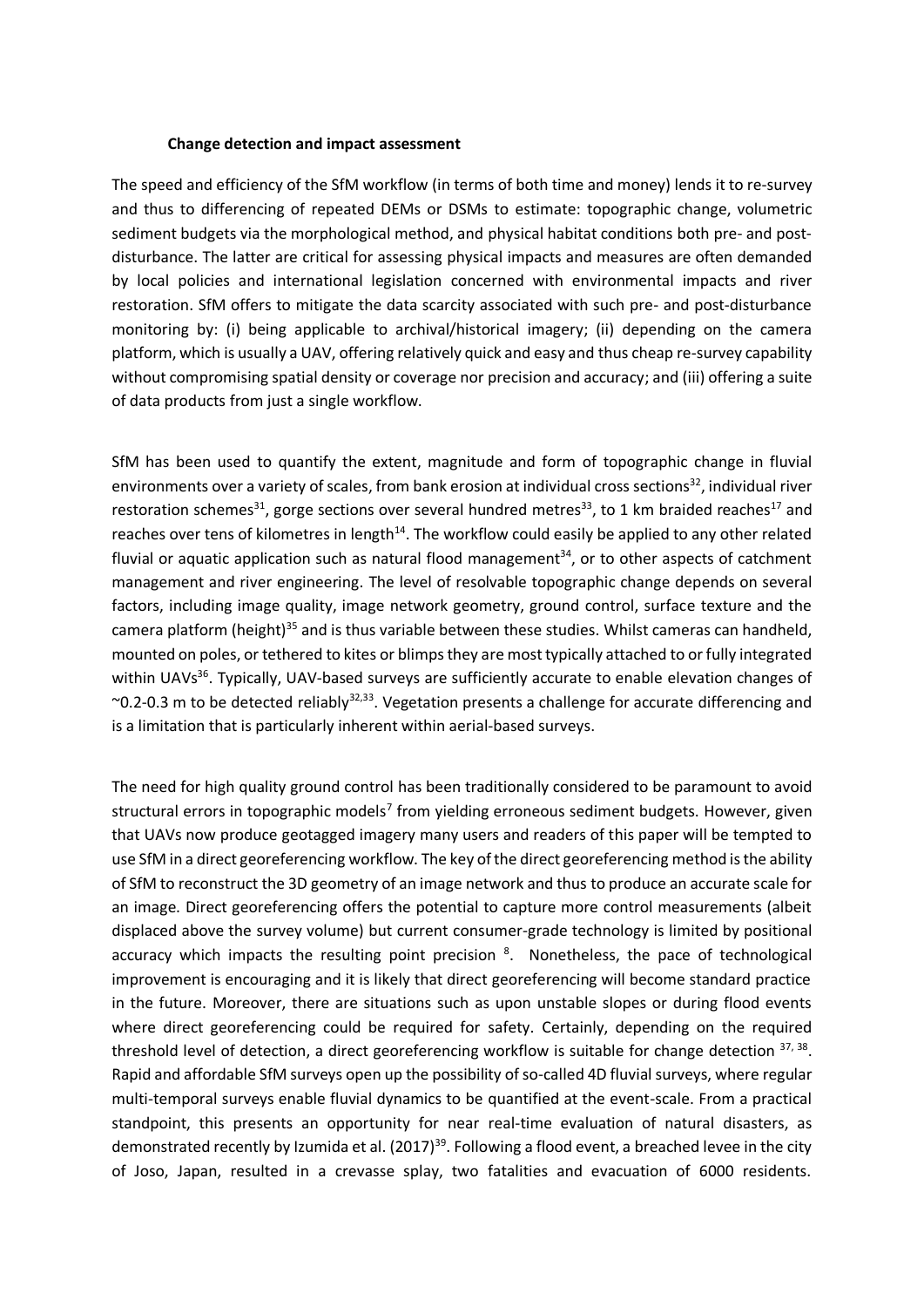Comparison of pre- and post-event 3D surveys enabled quantification of the area of destruction including volumetric estimates of erosion and subsequent deposition of extensive lobe shaped sand mounds.

From a more academic standpoint, the increased availability of repeat surveys at the event-scale permits a clearer understanding of process-form linkages in fluvial systems as maps of topographic change can be interrogated to better understand the processes responsible for the change: so-called 'mechanistic segregation'  $40,41$ . Kasprak et al. (2015)<sup>42</sup> clearly demonstrated this potential in a flume study where mechanistic segregation of SfM maps of topographic change were coupled with tracer path length measurements using SfM orthophoto mosaics. This rich dataset enabled confirmation of the hypothesis of Hundley and Ashmore  $(2009)^{43}$  that the distance between confluence-diffluence couplets provides a first-order approximation of sediment travel distances in braided systems as channel bar heads and margins are important deposition sites. Whilst there is much work to be done in translating such clear advances in process understanding into real-world fluvial systems, these early studies clearly demonstrate the potential of SfM data products to revolutionise our process understanding of natural riverscapes and beyond.

The timescales required for fluvial adjustment mean that several important processes cannot be studied using contemporary datasets alone as records must span several decades before clear identification of process drivers can be established (e.g. direct human impacts or human-induced climate changes). Addressing this timescale problem, SfM-based methods have permitted sources of data from archival imagery of fluvial systems to be 'unlocked'<sup>44</sup>. For example, Bakker et al. (2018)<sup>45</sup> were able to quantify the morphology and topographic changes of an Alpine stream between 1959 and 2005 using an archival SfM method, and they evaluated the effects of both flow abstractions and climate-driven glacial retreat on sediment transport rates. Incorporation of timescales to SfM analyses requires that efforts must be made to consider and mitigate structural errors in resulting topographic models<sup>46</sup>. Methods for dealing with survey errors probabilistically to yield appropriate minimum levels of detection were developed previously for other high resolution topographic datasets<sup>47</sup>and have been readily transferred to SfM datasets. In particular, James et al. (2017b)<sup>9</sup> present a point cloud  $[BOX 1]$  differencing method adapted from the M3C2 method<sup>48</sup> that incorporates spatially variable precision arising from photo-based surveys.

#### **Grain size**

With SfM methods yielding such high resolution data, opportunities for data interrogation to extract information beyond topographic mapping have recently developed. For fluvial scientists, grain-size information is a clear priority area as reflected in the recent proliferation of focused efforts to extract this from SfM data<sup>18,20,449-57</sup>. This focussed effort is not surprising because information on river bed material size is required for the majority of fluvial investigations, including the prediction of boundary shear stress and sediment transport rates, to parameterise hydraulic and morphodynamic models, to evaluate the sustainability and effectiveness of critical infrastructure (i.e. bridges and flood protection works), to inform river restoration activities and to assess the quality and diversity of fluvial mesohabitats for both fish and macroinvertebrates. Yet, despite the near-ubiquitous requirement for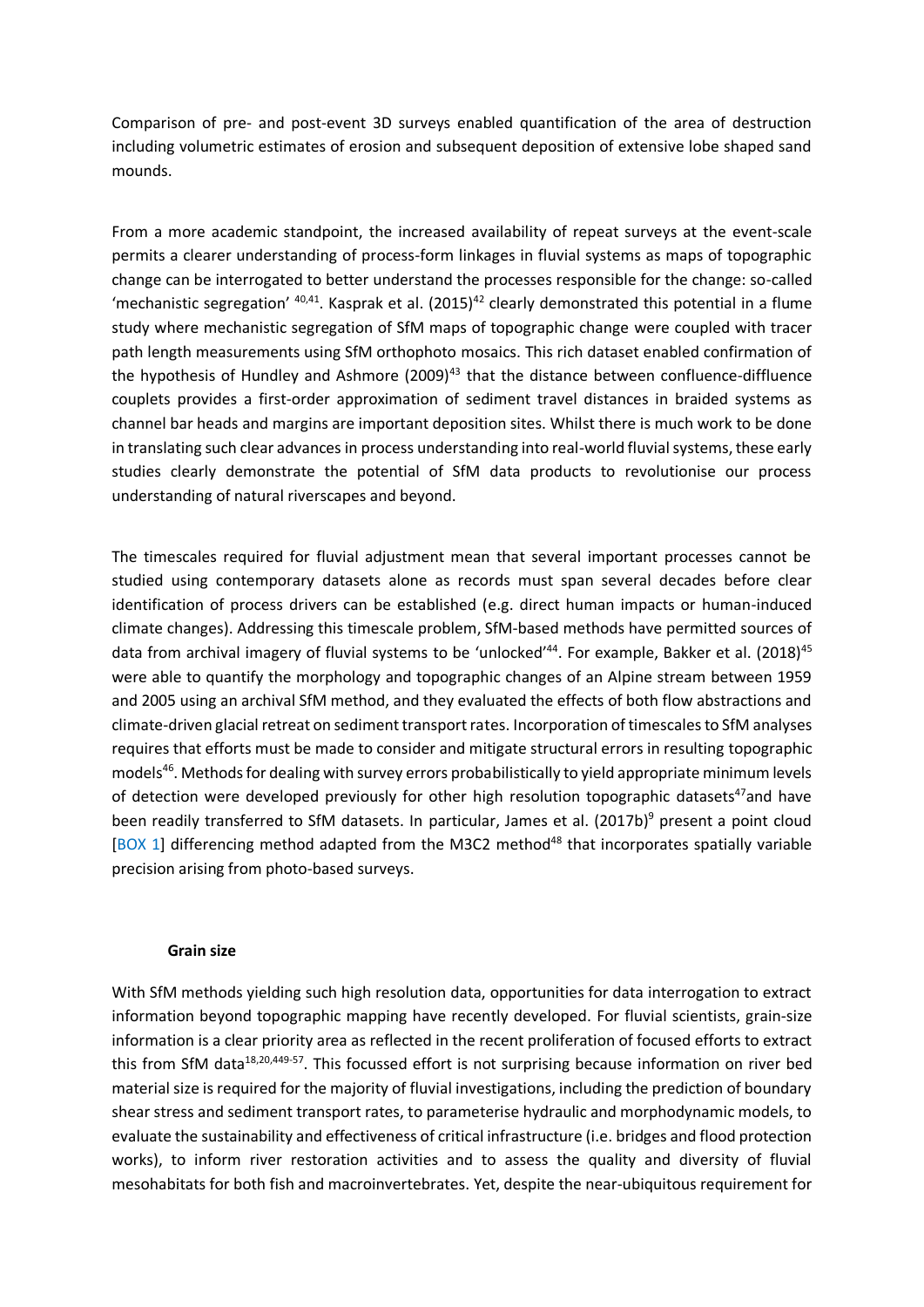grain-size data, current standard manual field data collection methods are time-consuming, destructive and necessarily limited by the financial cost of time and personel<sup>58</sup>.

Whilst the adoption of SfM in fluvial environments has not yet led to any fundamentally new approaches in digital gravelometry, it has nevertheless increased the accessibility and achievable spatial scale of existing approaches. In a particular example of this increased accessibility, the improvements in UAVs/drones within a SfM workflow can be used to deliver a fully robotic grain size mapping method that does not rely on ground control<sup>56</sup>. In general, three main approaches to using SfM to map grain size exist:

- (1) **'Photo-sieving' methods**: direct mapping of individual surface grains from high resolution, close range overhead photographs using one of several software packages (e.g. Sedimetrics<sup>58</sup>; BASEGRAIN<sup>59</sup>). The generation of scaled georeferenced orthophoto mosaics as part of the SfM workflow lends itself to subsequent application of these techniques, particularly from low altitude surveys (e.g. Ref. 20).
- (2) **Grain-size proxies from images**: developing an empirical relationship between surface grain size and image properties such as semi-variograms of image texture (e.g. Refs. 60, 61) or the spectral or frequency content of images (e.g. Refs. 62-64). Again, these were developed for use with centimetre-resolution aerial (for image texture approaches) or close-range (for spectral approaches) imagery but have since been applied and adapted for use on SfM-derived orthophoto mosaics (e.g. Refs. 18, 53, 55).
- (3) **Grain-size proxies from topography**: developing an empirical relationship between surface grain size and a measure of the surface roughness of 3D point clouds or 2D rasters derived from high resolution topographic data products. Roughness-based approaches were first applied to data from Terrestrial Laser Scanners (TLS) (e.g. Refs. 65-705) but owing to the ease of data acquisition especially over larger areas, most recent studies have applied the roughness proxy method to dense point clouds arising from the SfM workflow (e.g. Refs. 50-55, 71).

These three approaches are all limited in that only subaerially-exposed grains can be measured; the refraction correction of Dietrich  $(2017)^{17}$  cannot be applied to the orthophoto mosaic and the increased surface noise (reported by Woodget et al., 2015<sup>16</sup>) renders even the roughness-based approach problematic. Vegetated areas also present problems for each of the SfM-based grain size estimation methods.

Comparison of the three methods shows clear differences in their performance. Woodget and Austrums (2017)<sup>53</sup> report that the grain-size estimates from the roughness-based approach are more than an order of magnitude more accurate that those from the image texture approach. The sensitivity of the texture approach to image blurring (reported by de Haas et al., 2014 $^{72}$ ) and potential inteference caused by shadows<sup>18</sup> are thought to explain this poor performance. Yet, in further work, Woodget et al. (2018)<sup>55</sup> demonstrated that improved performance (reduced blurring) was possible through use of a gimbel for image stabilization. More significantly, they demonstrated that the texture-grain-size relationship is compromised by the adjustment of image brightness as part of the orthophoto mosaic generation process and so they developed a novel workflow to apply the texture approach to single images instead of the SfM-derived orthophoto mosaic. Camera lens properties were extracted from SfM software to approximately locate each image relative to the orthophoto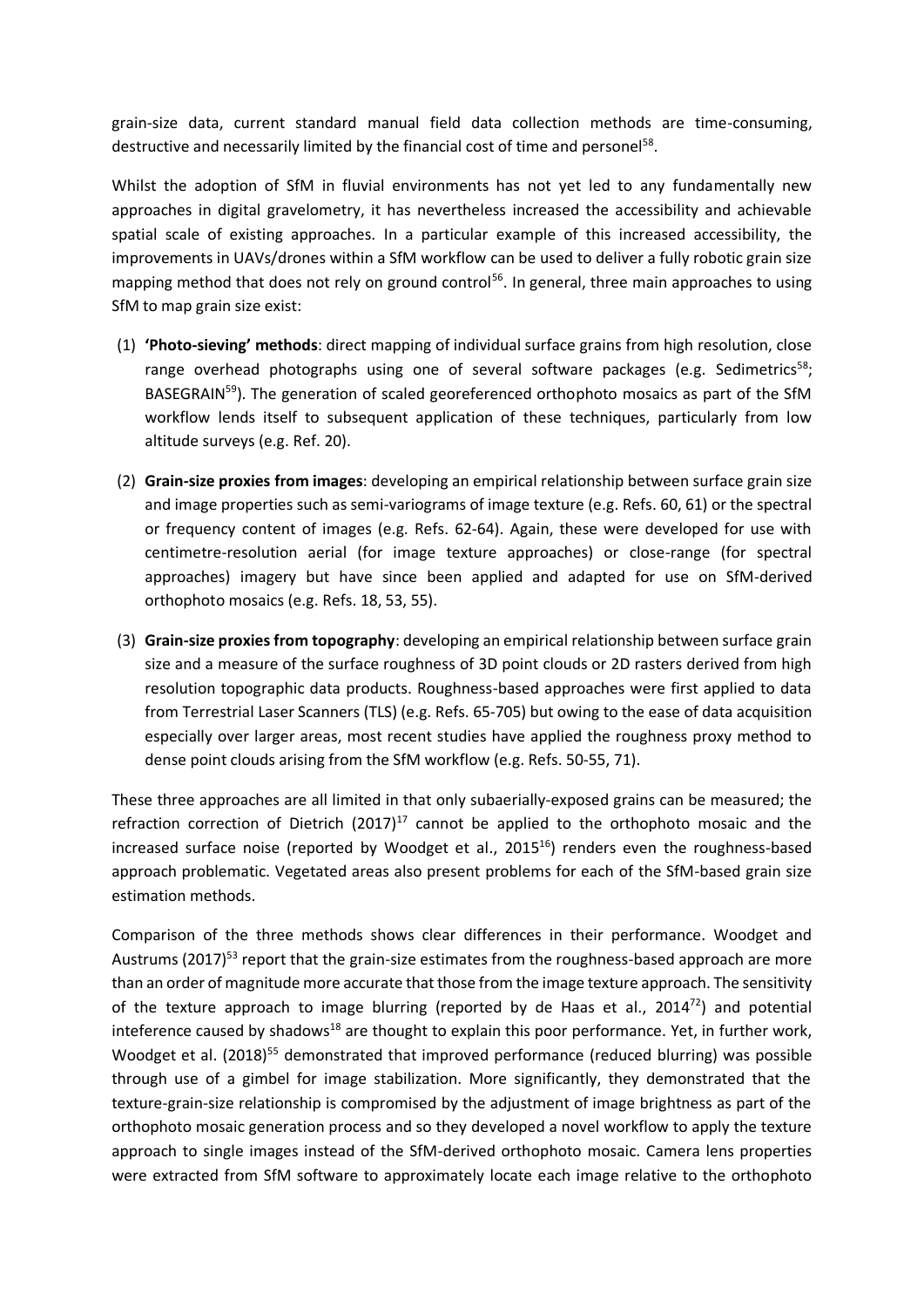mosaic and constrain the subsequent application of an algorithm to identify and match points visible in both the single image and the orthophoto mosaic and then georeference that image. This novel workflow bypasses the issue of variable pixel scales that would be pronounced in low-altitude imagery and was shown by Woodget et al. (2018)<sup>55</sup> to outperform the roughness approach.

Consistent and reproducible SfM-based grain-size estimations have yet to be achieved. The reasons for this inconsistency are firstly that there is an absence of a standardised SfM survey protocol and the variability introduced throughout the workflow by choices of camera<sup>54</sup>, camera platform, survey range, number of images, processing settings, etc. $<sup>1</sup>$ .</sup>

Second, field collection of grain-size data used for calibration and validation is inconsistent and can have a large effect on results as a result of sampling bias. Wolman counts<sup>52</sup>, line-by-number<sup>54</sup>, grid-bynumber<sup>55</sup>, areal sampling<sup>51</sup> and the results of close-range photo-sieving<sup>23,71</sup> have each been used recently to provide grain-size data for comparison with SfM-estimates. Different grain size percentiles and axis measurements have also been used for comparison<sup>51,52</sup>. Nonetheless, ground validation; methods that consistently measure surface particles at a scale similar to that of the images used for SfM, can enable derivation of a grain size mapping algorithm that represents a good measuredmodelled correlation.

Third, the sedimentology and topography of the field site itself will influence the performance of each of the methods. Perhaps the key limiting factor is that the effect of imbrication on the expression of grain size as roughness is complex and poorly understood. Pearson et al.  $(2017)^{51}$  systematically evaluated the performance of the roughness approach on a variety of sedimentary facies and showed good performance over a range of gravel sizes and shapes and even on imbricated gravels while demonstrating that very different relationships emerge for each facies type, thereby emphasising the need for calibration data. However, the method performed poorly on poorly-sorted sediment patches, which explains the similarly poor performance observed by Westoby et al.  $(2015)^{23}$  on Antarctic moraines. Thus, it seems that the majority of fluvial environments offer an opportunity for application of SfM-based gravelometry owing to the well-observed sorting effect of fluvial transport. Certainly, Pearson et al. (2017)<sup>51</sup> showed a strong performance of the roughness-approach on a moderately well sorted patch at close range. The extent to which this can be upscaled remains to be explored fully. Furthermore, distinguishing between underlying topographic variation (or 'form-roughness') and grain-scale variability is also challenging and requires careful choice of detrending method. The singleimage texture method of Woodget et al. (2018)<sup>55</sup> will be limited where steep slopes are observed unless an image can be acquired that remains perpendicular to the slope face.

Perhaps the most robust way forward with SfM-based grain size estimates lies in a combination of existing methods. The two image-based methods attempt to measure the planar dimensions of the grains, while all current roughness-based approaches focus only on vertical topographic variability, though calculation of a greater variety of roughness measurements could at least in part address this limitation<sup>73</sup>. Comparison of estimates from each automated method might be expected to help identify potentially unreliable data points or to allow automated identification of a sediment facies type and subsequent choice of the most appropriate method. However, such comparisons are easier said than done and it would seem that a dominant share of the variability is found in either image texture or roughness so perhaps a solution lies in a check method that would allow a decision (texture or roughness) to be made given the bed properties.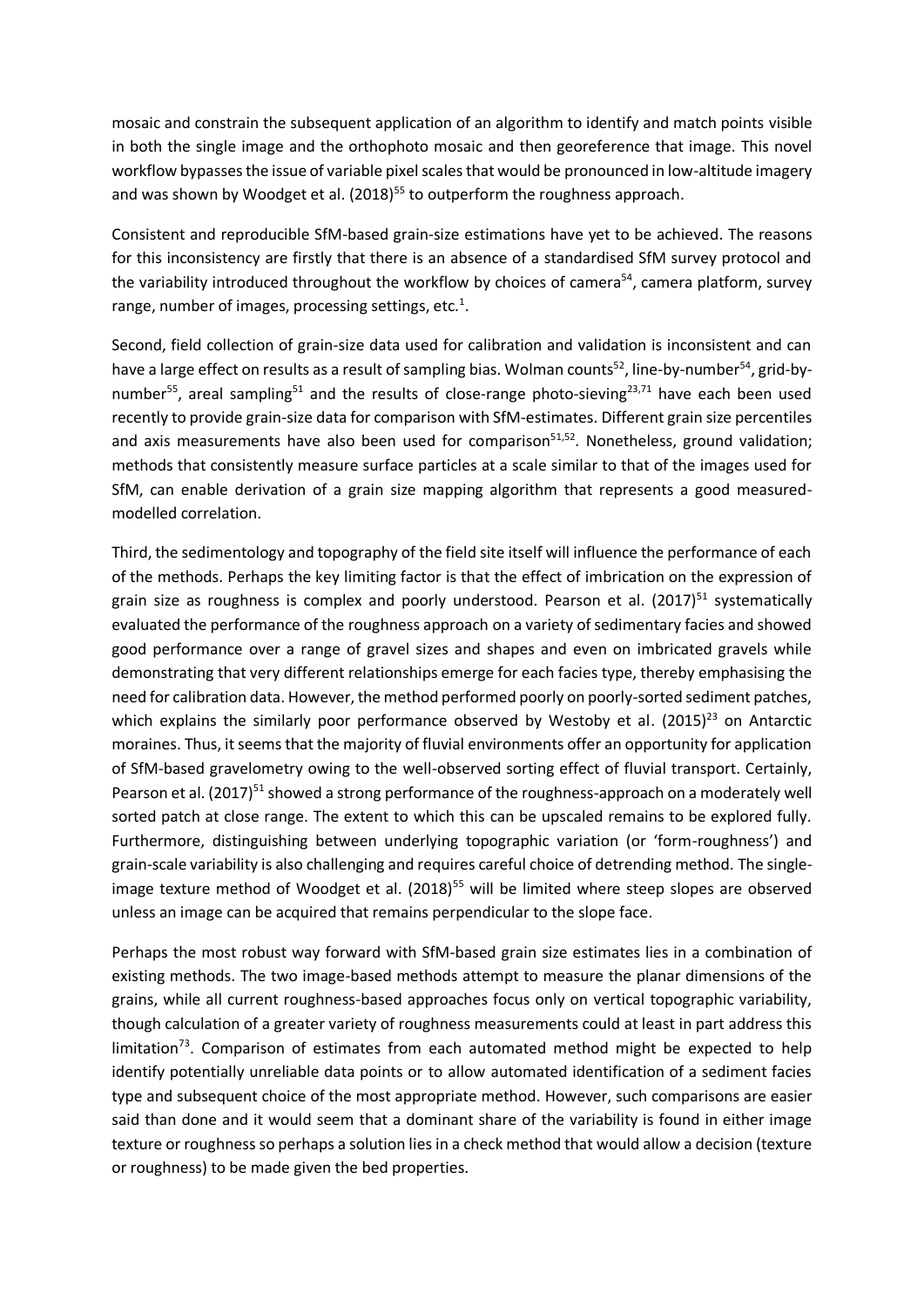## **Water surface structure and hydraulics**

A water surface can be regarded as either diffuse-like (quasi-Lambertian), mirror-like (specular reflection) or as transparent (refraction)<sup>74</sup> and different measurement methods aim to exploit one of these properties. However, exploitation of one of these surface properties requires mitigating issues due to the other two. For example, Wang et al. (2018)<sup>75</sup> have recently presented a two-stage method for dealing with specular reflection in UAV imagery; they firstly detect regions of images affected by specular reflection using an intensity ratio and secondly they restore those regions based on local cell/pixel information.

Recent investigations have highlighted the potential use of SfM for reconstructing free water surface both instantaneously and at very high spatial resolution (in a flume)<sup>74,76</sup>. Nonetheless, mobile clear water surfaces represent a serious technical challenge to image matching algorithms. Ferreira et al.  $(2017)^{76}$  overcame these issues, achieving (DSLR) camera synchronisation by adapting an external electronically-controlled triggering box and artificially 'seeding' the water with 1 mm cork particles to provide a visible surface texture. Point precision for the water surface was ~1 mm while accuracy was determined to be 1.1 mm by simulating the water surface through an array of targets placed on a plane close to the expected water surface. Reliability was assessed visually via 3D visualisation to detect outliers from the expected (water) surface of interest. Alternatively, Rupnik et al. (2015)<sup>74</sup> used three oblique (DSLR) HD video cameras at a 10 m baseline aligned manually with a laser dot visible in all frames from all cameras and a combination of dust particles and retro-reflective floating water surface targets.

It is clear that an improved ability to reconstruct water surfaces in high spatial and temporal resolution opens up new research possibilities. For example, examining hydraulics around a single stem vegetation, Ferreira et al. (2017)<sup>76</sup> evidenced a wake with non-normally distributed wave crest heights, which is a wave character that has previously been associated with steep ocean waves (e.g. Ref. 77) but is still physically unexplained in terms of its connection to vegetation and probably requires creation of new theories in fluvial hydraulics.

## **APPLICATIONS IN AQUATIC SCIENCES**

Usage of SfM in aquatic sciences can also be classified by generic application, including: (1) mapping shallow marine topography, (2) substrate structure and habitat complexity; (3) underwater archaeology and structural engineering assessments; (4) identification of organisms (Figure 2).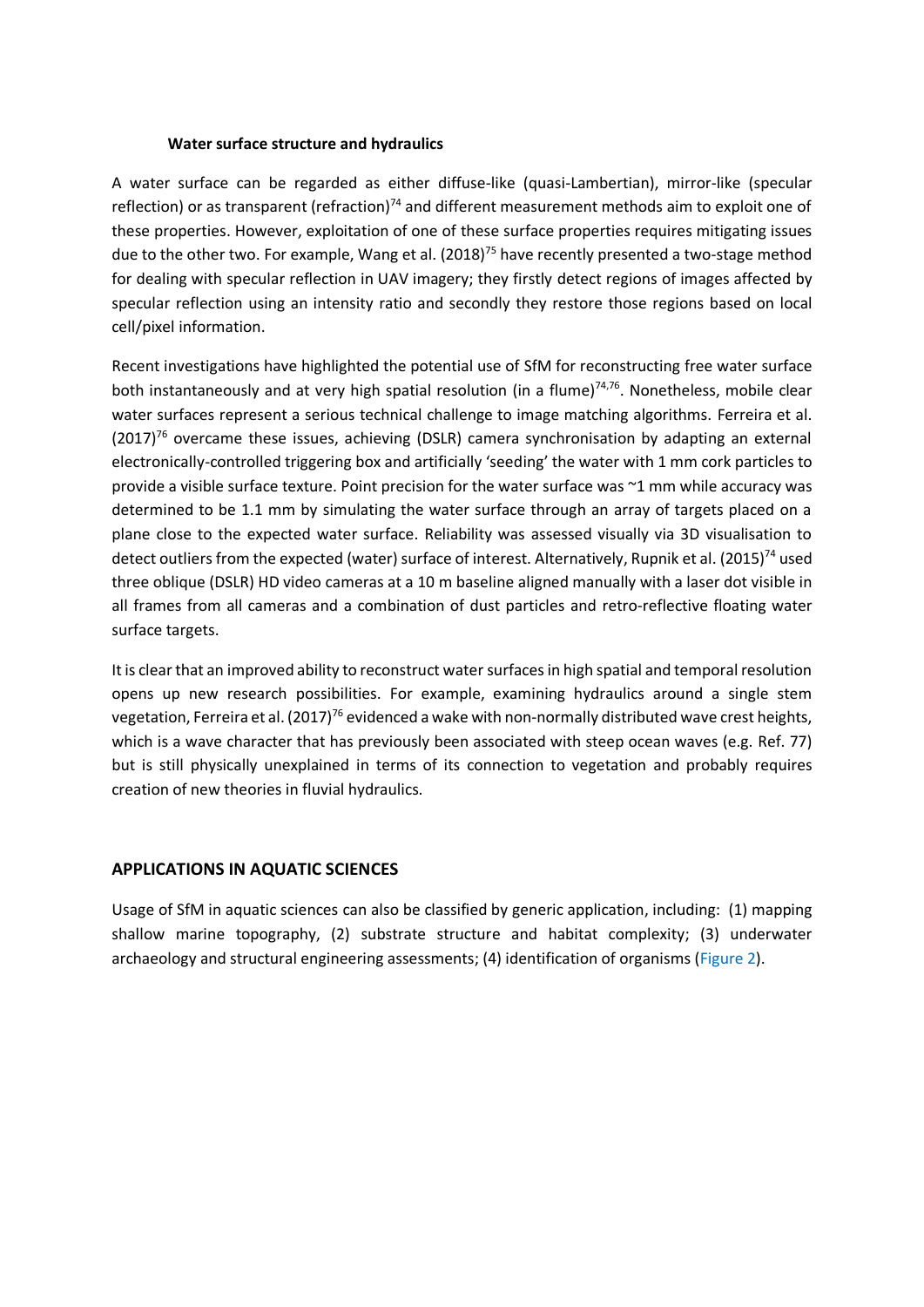

**Figure 2. Summary of typical SfM applications in aquatic systems.**

# **Inter-tidal topography**

Efficient topographical and geomorphological surveys of inter-tidal topography and beaches require tools that combine high accuracy, high spatial density and good quality reproducibility. For those reasons, as well as speed and low cost, SfM has been applied to the problem of acquiring shallow marine topography in coastal, estuarine, mudflat and intertidal zones where access is difficult and ground conditions frequently changing. In these settings both ground-based (e.g. Ref. 78) and airborne platforms including microlights (e.g. Ref. 79) as well as the more common UAVs/drones<sup>80, 81</sup> to be used to acquire images. Other shallow marine settings are reviewed in the next section because they are not conducive to UAV/drone platform usage and must overcome a different set of problems; through water and underwater imaging.

In these settings sub-optimal survey conditions persist due to flight plan constraints, GPS measurement errors, sub- optimal distribution of GCPs and complex terrain that is often wet with residual tidal water. Nonetheless, 0.02 to 0.05 m 3D position precision has been shown to be obtainable  $73-81$ . With that precision and repeated high resolution (0.05 m) surveys low textural contrast and sun glint problems can be mitigated to reveal hitherto un-quantifiable inter-tidal morphodynamics of mudflats, sand beaches and gravel beaches, via orthophotographs and differenced DEMs<sup>73, 75, 76</sup>. The problem of the time required to deploy, survey and collect GCPs versus the time available between successive tides as reported by Jaud et al.  $(2016)^{75}$  appears to have been mitigated by a direct georeferencing approach (see change detection section) by Jaud et al. (2018)<sup>82</sup>. Besides employing SfM, Jaud et al.  $(2018)^{82}$  also excitingly report proof-of-concept results from a lightweight hyperspectral system which they mounted upon a UAV.

Overall, Inter-tidal applications of SfM have improved: the delineation of coastlines, coastal zone delineation, and most especially small (high resolution) spatio-temporal changes in surface characteristics and morphology. The latter has greatly improved the detection of coastal litter,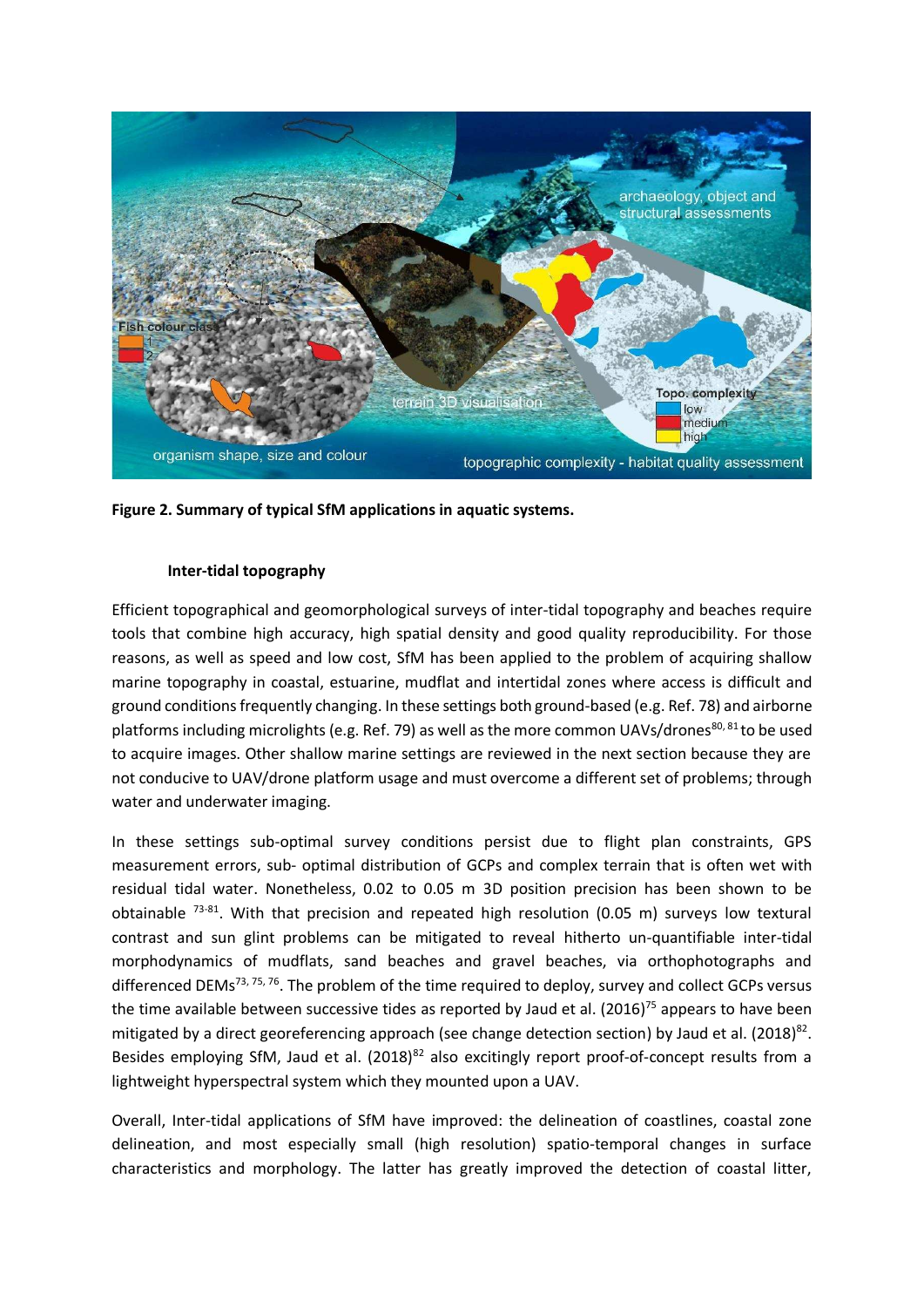ecological habitat dynamics and beach process-form understanding, and the quantification of sediment budgets.

# **Shallow marine sea bed structure and habitat complexity**

Usage of SfM for bed structure and habitat complexity has focussed on shallow marine settings, but the problems, methods and solutions are immediately transferable to other aquatic settings such as lacustrine environments, and slow-flowing fluvial reaches, for example. Different physical structures within a small spatial area allow for more microhabitat types, greater niche space, and can increase biological diversity<sup>83</sup>. Furthermore, for a given spatial scale certain distinct 'keystone structures' may be particularly crucial in providing resources necessary to support a large number of species<sup>84</sup>. Traditional downward-looking approaches to mapping, especially within deeper water using shipboard swath bathymetry which is usually obtained via multibeam echosounders (MBES), tend to smooth topography and fail to image under overhanging cliffs (e.g. Ref. 85). Contrastingly, SfM can be applied with oblique- and side-looking images and can thus produce rugged 3D topography including (within) cavities and hollows.

Some (green wavelength and also multi-spectral fluorescence) laser scanners have been deployed through-water to characterise shallow marine topographic/bathymetric/habitat structural complexity over the last decade or so (e.g. Refs. 86-89), in a similar manner to that achieved for fluvial river substrates (e.g. Refs. 25, 90). However, these shallow marine studies have been limited in number and coverage due to the financial cost of the equipment and due to the logistical problems of deploying the equipment in that environment. In contrast, SfM is proving uniquely capable of characterising the complexity of shallow marine topography, especially coral reefs, in high spatial detail, focussed 'patchscale' and wide 'colony-scale' (e.g. Ref. 91) spatial coverage, and with precision and accuracy comparable to that obtained with laser scanners, yet with minimal hardware and at minimal cost. The ability of SfM-derived data to span scales is important for habitat analyses because individuals of different species and with different body sizes and morphologies influence structural complexity at different scales and that complexity is key to ecosystem functioning $84$ .

In a proof of concept type study for monitoring changes and identifying biological activity on coral reefs, Casella et al. (2017)<sup>92</sup> employed *through-water* photography (Figure 3) from a camera mounted on a drone during early morning (low-angle light) and with an undisturbed water due to negligible wind conditions. They obtained both an orthorectified aerial photomosaic and a bathymetric digital elevation model (DEM). In comparison with airborne LiDAR data they verified that the orthorectified aerial photomosaic was accurate to ~1.4 m and that the bathymetric difference between their SfMderived DEM and the LiDAR dataset was  $-0.016 \pm 0.45$  m (1 $\sigma$ ). These accuracies should be a useful guide for studies seeking to realise SfM opportunities in aquatic studies and specifically through-water applications.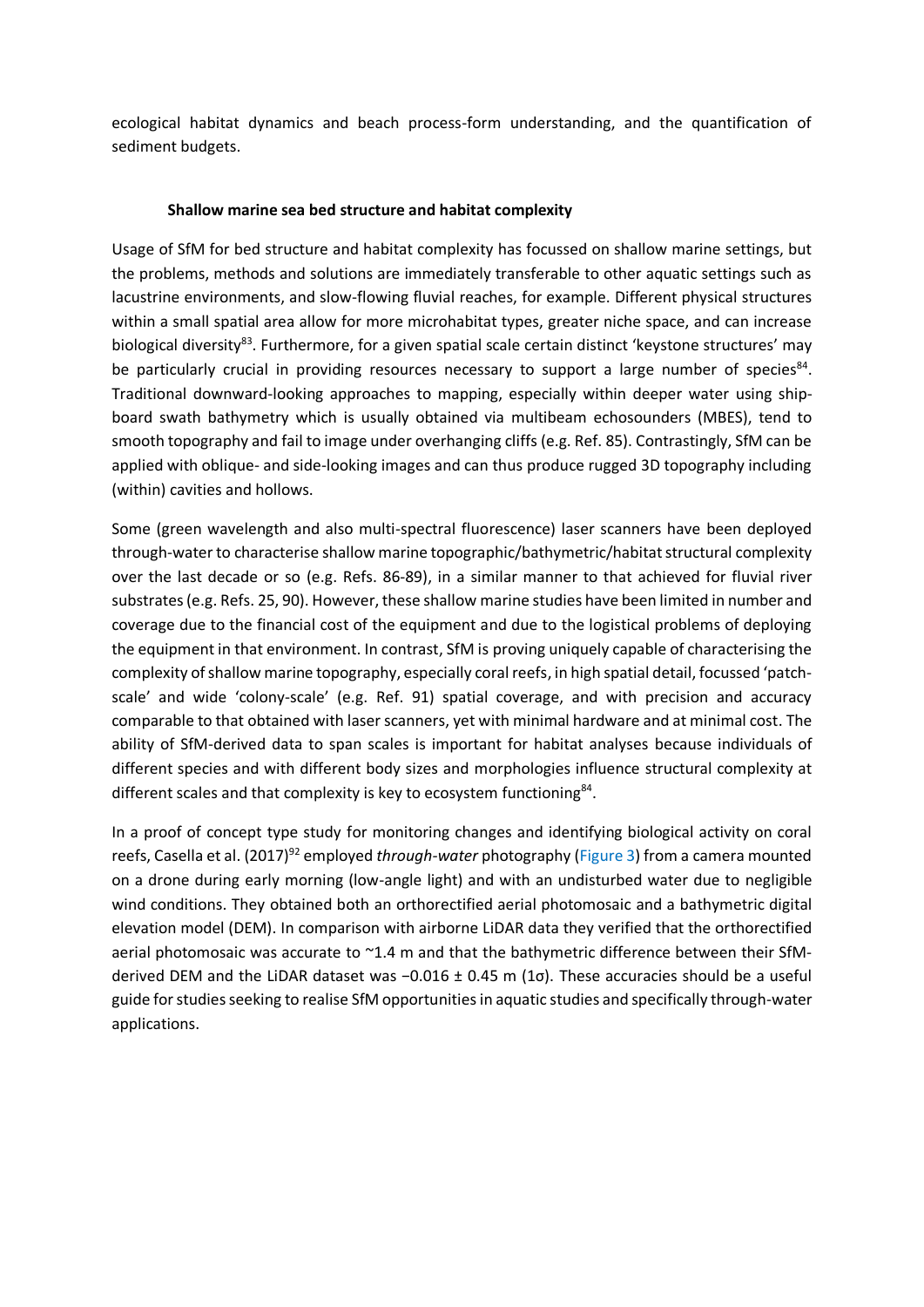

**Figure 3. Comparison of the set up of SfM applications in fluvial and aquatic sciences highlighting some of the major access, positioning and image degradation problems that they must overcome.** 

*Underwater* SfM techniques (Figure 3) avoid imaging issues associated with a water surface, but encounter lighting and definition; saturation, problems. Underwater SfM techniques have primarily been utilized for seafloor habitat characterization, bathymetry mapping, marine environment inspections and archaeological surveys. In particular coral reefs have received relatively intense scrutiny for their vulnerability to environmental change and due to their relative visibility as they are often located within a clear and shallow water environment. Furthermore, coral reef surface complexity (3D/2D surface area), slope, and curvature are important predictors of organism abundance, biomass and diversity, and they also affect benthic current velocities associated with the food particle supply for suspension feeding corals. Many SfM studies have employed a diver swimming along underwater grids (e.g. Refs 93-96), where those grids consist of lines, markers, or other guides to aid judgment of coverage, density and distance of image acquisition. Grids partly mitigate the problems of determining precise 3D position underwater where satellite positioning and radio communications are inhibited (Figure 3).

In contrast, Storlazzi et al. (2016)<sup>97</sup> used previously collected, uncalibrated underwater monocular video, and Ferrari et al. (2016)<sup>98</sup> employed an autonomous underwater vehicle (AUV) equipped with multiple cameras. The latter acquisition enabled precise trajectory control and thus permitted repeated surveying of spatially precise observational patches. In these coral reef studies surface 'rugosity' has been the generally preferred metric of structural complexity, defined as the ratio between 3D surface area and 2D planar area. Although this metric is calculated with ArcGIS path distance tool<sup>83</sup> it is apparently confused in definition with subaerial examples of 'tortuosity'. It does not consider roughness in multiple directions although Ferrari et al. (2016)<sup>98</sup> calculated the ratio of surface area to planar area and reported this as rugosity. Other measures such as the fractal dimension should be considered to accommodate large ( $> 10<sup>2</sup>$  m<sup>2</sup>) spatial coverage (e.g. Ref. 95). Rugosity was traditionally measured underwater using a chain and tape<sup>99</sup> whereas with 3D digital data it is commonly calculated using standard tools in ArcMap's benthic terrain modeller extension<sup>100</sup>.

AUV video was also used for SfM by Robert et al.  $(2017)^{9101}$  to examine vertical and overhanging submarine habitats. Their study is exceptional for being conducted partially at 1500 m depth. It is an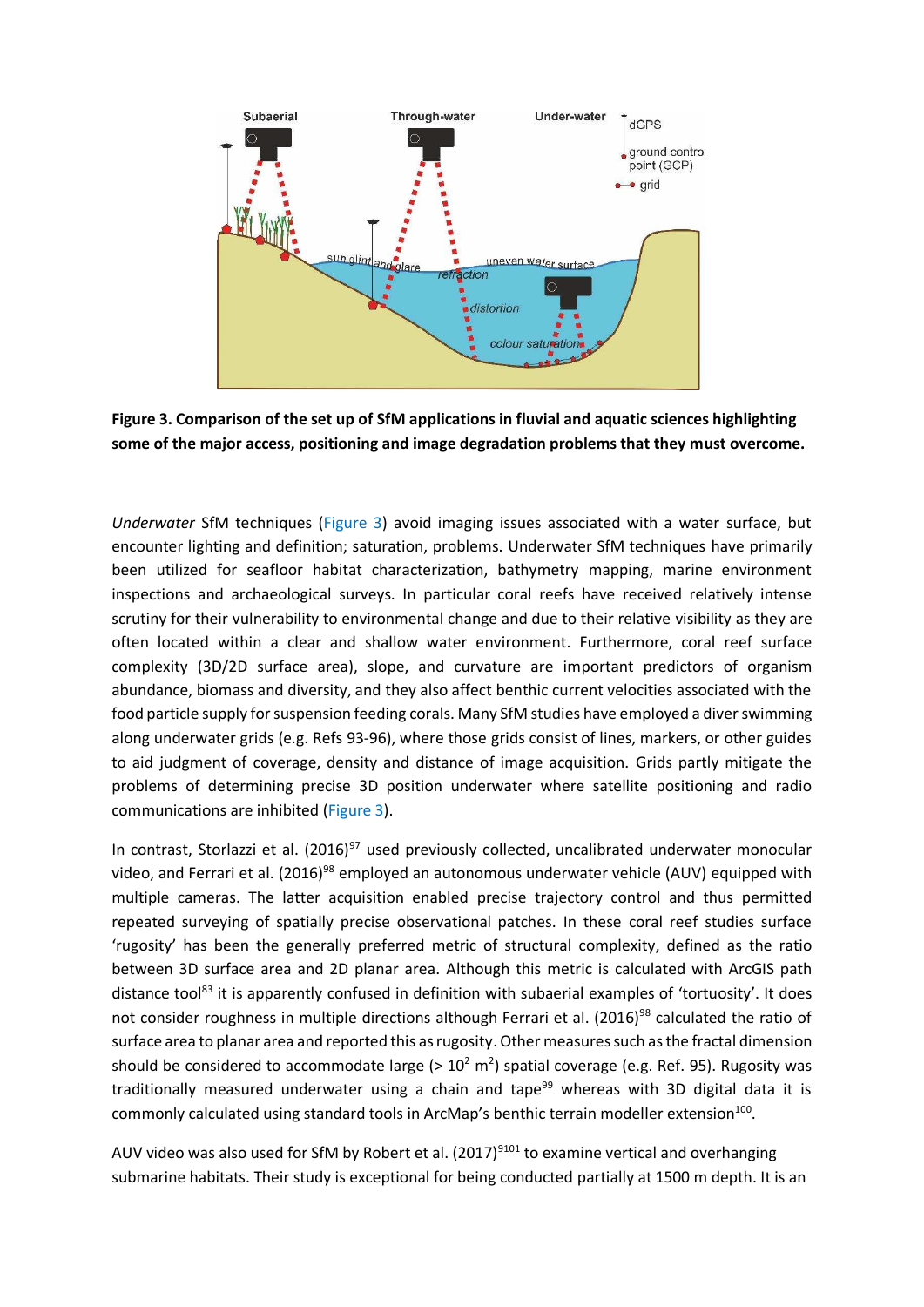example of the big datasets being incorporated to SfM studies because it included 2500 frames and nearly 3 hrs of Remotely operated vehicle (ROV) video footage, requiring ~ 10 hrs of computing time and a 12 Gb dataset. They produced generalised additive linear models to determine which derived terrain variables were most useful in explaining observed spatial patterns in abundance, number of species and diversity. Robert et al.  $(2017)^{101}$  comment that whilst MBES-derived metrics were most useful in explaining ecological spatial patterns, SfM-derived metrics were particularly useful for the description of very fine-scale habitat selection as spatial resolutions of < 0.01 m were achieved. Furthermore, distinctions between dead coral framework and live coral patches were facilitated in SfM reconstructions, due to colour preservation and particularly due to an ability to place highlydetailed textures over meshes.

#### **Underwater archaeology and structural engineering assessments**

Shipwrecks and other underwater archaeological structures must usually be recorded underwater *in situ* in a time-consuming and expert-judgment reliant manner. In an approach to mitigate these documentations, Mertes et al. (2014)<sup>102</sup> used a diver-propelled rig with six 50-watt video lights, a dive computer for depth, a level, and a viewfinder that gave the diver feedback. They swam 10, 25-min surveys with a constant height above the wrecks Hetty Taylor and a schooner Home, which both lie at the bottom of Lake Michigan at 32 and 53 m of water, respectively. After finding an optimal scaling, translation and rotation to fit their 3D model to their hand survey they found that the longer the baseline of measurement, the higher the percentage of error between hand-measured lengths and lengths taken from the model. A full exploration of the accuracy of SfM applied to archive images<sup>103</sup> concluded that SfM offered considerable utility as a 3D vision technology as an information rich and relatively affordable underwater archaeological survey method. However, they cautioned that SfM was examined only as a post-processing analytical tool and if it were to be used as a stand-alone recording technique then centimetre-scale precision would be inadequate for small sites with a lot of internal structural details. Some examples of SfM-derived models of shipwrecks and other underwater structures are freely available to view on Sketchfab, such as the SS Thistlegorm Wreck by Simon Brown: <https://sketchfab.com/models/d4e49cce7d53470b8afead0b94313817>

O'Byrne et al. (2016)<sup>104</sup> also concluded that SfM was prone to failing when applied to reconstructing precise structural surfaces and objects for engineering structural integrity inspections. These inspections of 3D shape of offshore infrastructural elements are of great practical importance when analysing forces exerted by waves, winds and currents but are very expensive and difficult to perform. O'Byrne et al. (2016)<sup>104</sup> found that paired-camera stereo photogrammetry was reliable for 3D representations of structural micro-form, and especially of colonisation by marine growth species which tend to be overlooked in design considerations, but they noted that both SfM and stereo photogrammetry methods were dependent on surface texture, lighting and camera settings and thus could perform differently in other similar settings.

#### **Organisms**

Biomass and respiration rates in all aquatic organisms, chlorophyll concentration in photosynthetic organisms, and clearance and pumping rates of marine sponges and tunicates are all affected by organism surface area and volume<sup>105</sup>. Common methods for measuring surface area and volume of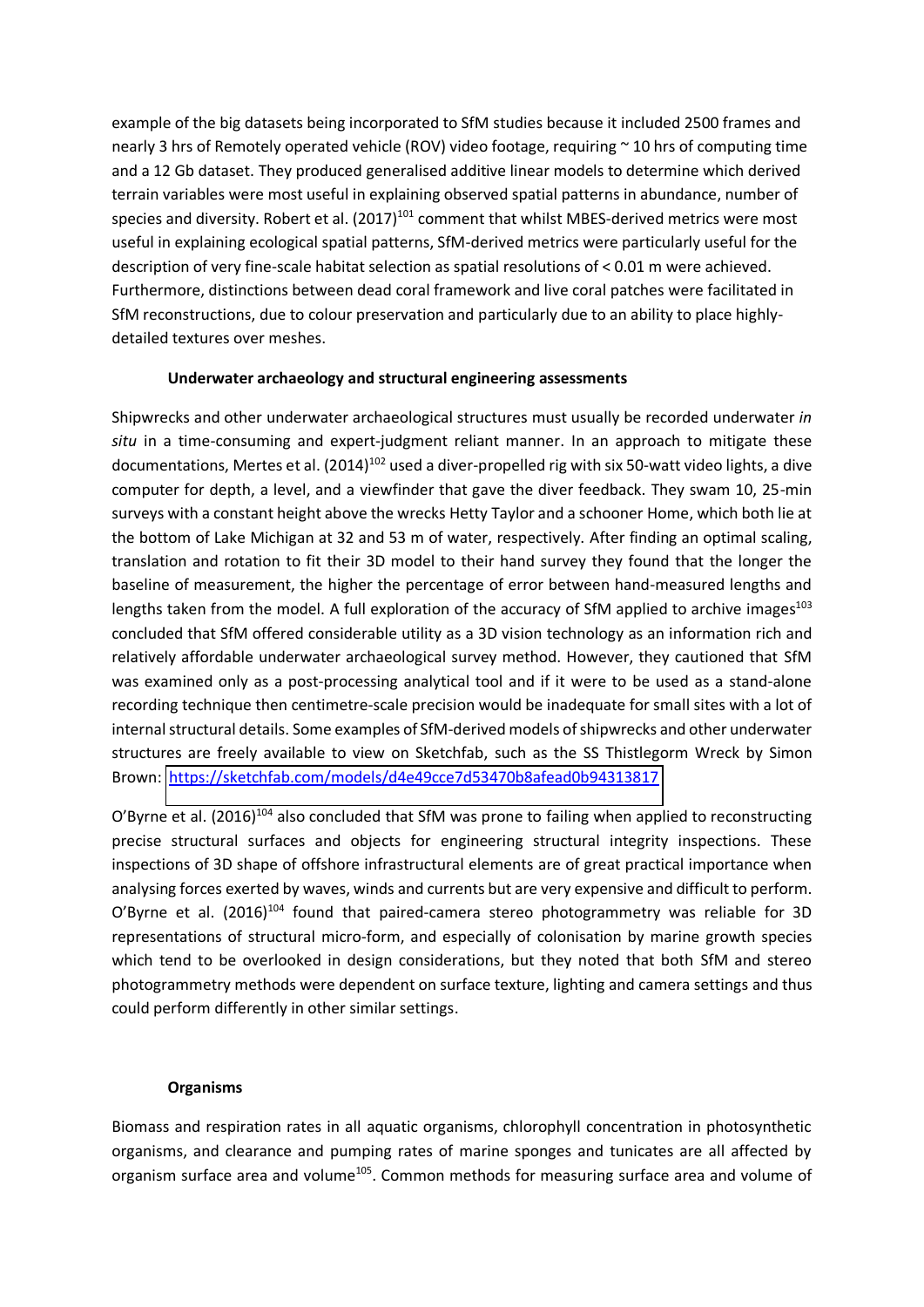marine organisms include water displacement and paraffin dipping and require removal of the subject from its natural environment (e.g. see citations within Ref. 106). In the case of marine benthic animals such as corals and sponges this relocation typically results in death of the organism, thus preventing continuous observations over time. Therefore Lavy et al. (2015)<sup>106</sup> employed SfM to determine surface area and volume of corals and marine sponges. In comparison to the commonly-employed methods, they found that SfM accuracy of simple geometry models was found to be unaffected by the size of the modelled object within the tested range of <  $6500 \text{ cm}^3$ . However, object shape and posture had a major effect on the accuracy of the model; massive and flat corals were reconstructed well, whereas branching corals were reconstructed poorly. Using SfM, House et al. (2018)<sup>107</sup> have suggested that there are relationships between 2D and 3D metrics of (different types of) coral that can be used for empirically converting between the two.

Measurements of organism shape are also important for understanding organism behaviour. Fish body shapes are commonly observed from AUV platforms for behavioural analyses but since these fish are moving, rotating and changing shape they require very special development of SfM methods to accommodate that non-rigid state. Che et al. (2016)<sup>108</sup> have proposed a non-rigid SfM workflow that combines a particle filter to focus on fish trajectory tracking, an algorithm to locate salient feature points, extraction and correspondence of key feature points, an expectation maximization model to realize non-rigid 3D shape reconstruction, and a linear dynamical system for improving reconstruction in severe cases of noise and missing data.

## **NOVEL DEVELOPMENTS**

Through-water and underwater fluvial and aquatic applications of SfM are more challenging than more commonplace subaerial surveys as they must overcome access problems, geolocation problems and target surface visibility problems (Figure 3). It is the third of these problems that has been the subject of most novel technical developments in SfM.

Geolocation is awkward underwater because satellite signals and radio waves are rapidly absorbed by water. A solution to these problems has been proposed by Huang and Kaess (2016)<sup>109</sup> and is termed by them as acoustic structure from motion (ASFM). ASFM uses multiple, general sonar viewpoints of the same scene to reconstruct the 3D structure of select point features while minimizing the effects of accumulating error. ASFM provides several advantages over other simultaneous localisation and mapping (SLAM) methods for AUV data; unlike previous approaches no planar assumptions about the environment are required, and ASFM is more accurate than pairwise approaches because it uses constraints from more than two images to eliminate drift and recover 3D landmark positions. Unfortunately ASFM is presently restricted in speed and utility due to a lack of automatic feature extraction; what kind of sonar image features are most stable and useful remains an open problem.

Target surface visibility problems can include attenuation of colour intensity and brightness, occlusion, shape distortion, sun glint and glare, and shadow (Figure 3). These problems can in part be mitigated by image acquisition strategies but inevitably also give recourse to novel image processing. For example, Xu et al.  $(2016)^{110}$  developed some guided image filtering and Bryson et al.  $(2016)^{111}$  have developed true colour correction of autonomous underwater vehicle imagery, each to mitigate water column induced colour/frequency-dependent attenuation and backscatter. Starek and Giessel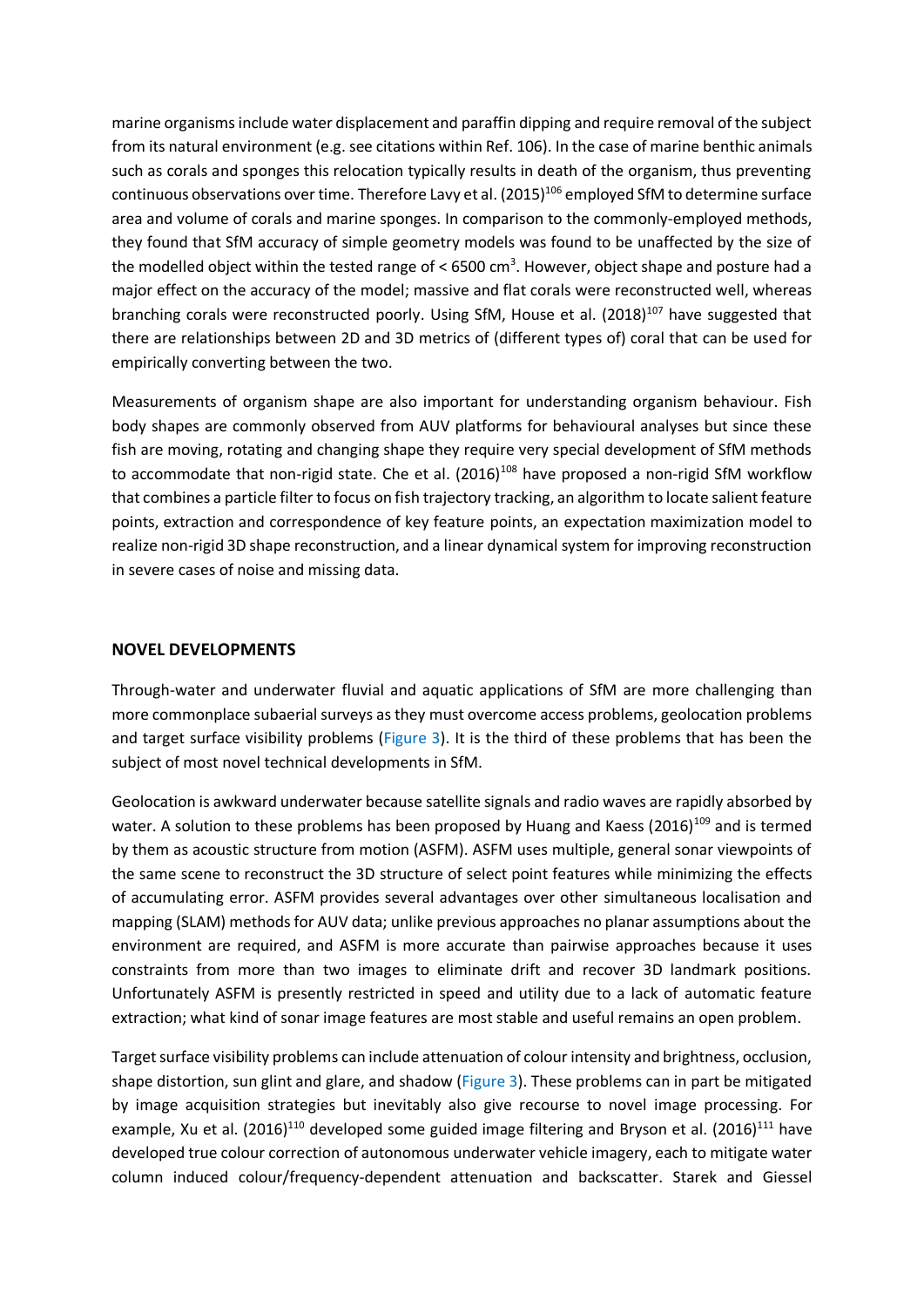$(2017)^{112}$  have presented a denoising method for point cloud analysis to filter SfM-derived substrate points prior to implementation of a method of band ratio optimization, or optical bathymetric inversion, designed to mitigate occlusion effects in a shallow (~ 0.3 m) littoral coastal beach setting. Novel image processing recently designed explicitly for removing sun glint effects from remotely sensed imagery of shallow parts of beds has been presented by Overstreet and Legleiter  $(2018)^{113}$ . Their technique requires field measurements of (shallow) water depth and it requires images that include at least one NIR band and overcomes a fault of previous approaches; namely removal of too much reflectance, by including out-going near infra-red radiance.

For deeper water, a novel method referred to as 'fluid lensing' requires sophisticated hardware and computing but is looking promising for correcting through-water wave-distorted images for subsequent SfM processing. Chirayath and Earle (2016)<sup>114</sup> described fluid lensing as using watertransmitted wavelengths to passively image underwater objects at high-resolution by exploiting timevarying optical lensing events caused by surface waves. They showed how fluid lensing as a passive system is presently limited by signal-to-noise ratio and water column optical properties to ~10 m depth over visible wavelengths in clear waters. They achieved < 0.1 m-scale resolution bathymetry through-water and across a 15 km<sup>2</sup> area<sup>106</sup>. Bryson et al. (2016)<sup>111</sup> anticipate that (reconstructed) true colour images of a seabed will be useful for distinguishing between coral species and other benthic organisms and have been shown to be related to chlorophyll pigment composition and benthic organism health, for example.

# **BOX 1**

#### **DATA PRODUCTS FROM SfM**

SfM can be used to produce an orthophoto mosaic and a point cloud. An orthophoto mosiac (Figure B) is a georectified (and often geo-located) geometrically-accurate merge or stitch of overlapping images with distortions due to camera lens, perspective and topography removed and projected planimetrically. Orthophoto mosaics have utility as a backdrop for displaying other data upon, for measuring true distances between identifiable points and for interrogating colour-based characteristics spatially. They can used with image analysis techniques for feature identification/mapping and as a basis for change detection.

A point cloud (Figure A) is a set of data points in three-dimensional space. Each point has *X*,*Y*,*Z* coordinates and some additional attributes, such as RGB colour information and the intensity of signal return, for example. The points are irregularly sampled, spatially incomplete (e.g., submerged parts of river channels: see our discussion on this), and include 3D elements such as vegetation and vertical features such as river banks or cliffs.

In the geosciences, point clouds are most commonly produced by remote sensing, that is surveying whilst not directly in contact with the point or surface of interest. Equipment typically used to acquire 3D point clouds are airborne LiDAR (Light Detection and Ranging) scanners (ALS) or terrestrial LiDAR scanners (TLS) for subaerial applications, or swath bathymetry systems, usually Multi Beam Echo Sounders (MBES) for submarine environments. ALS, TLS and MBES are all very expensive systems and none of them produces orthophotographs. Thus SfM is attractive to geoscientists for not only being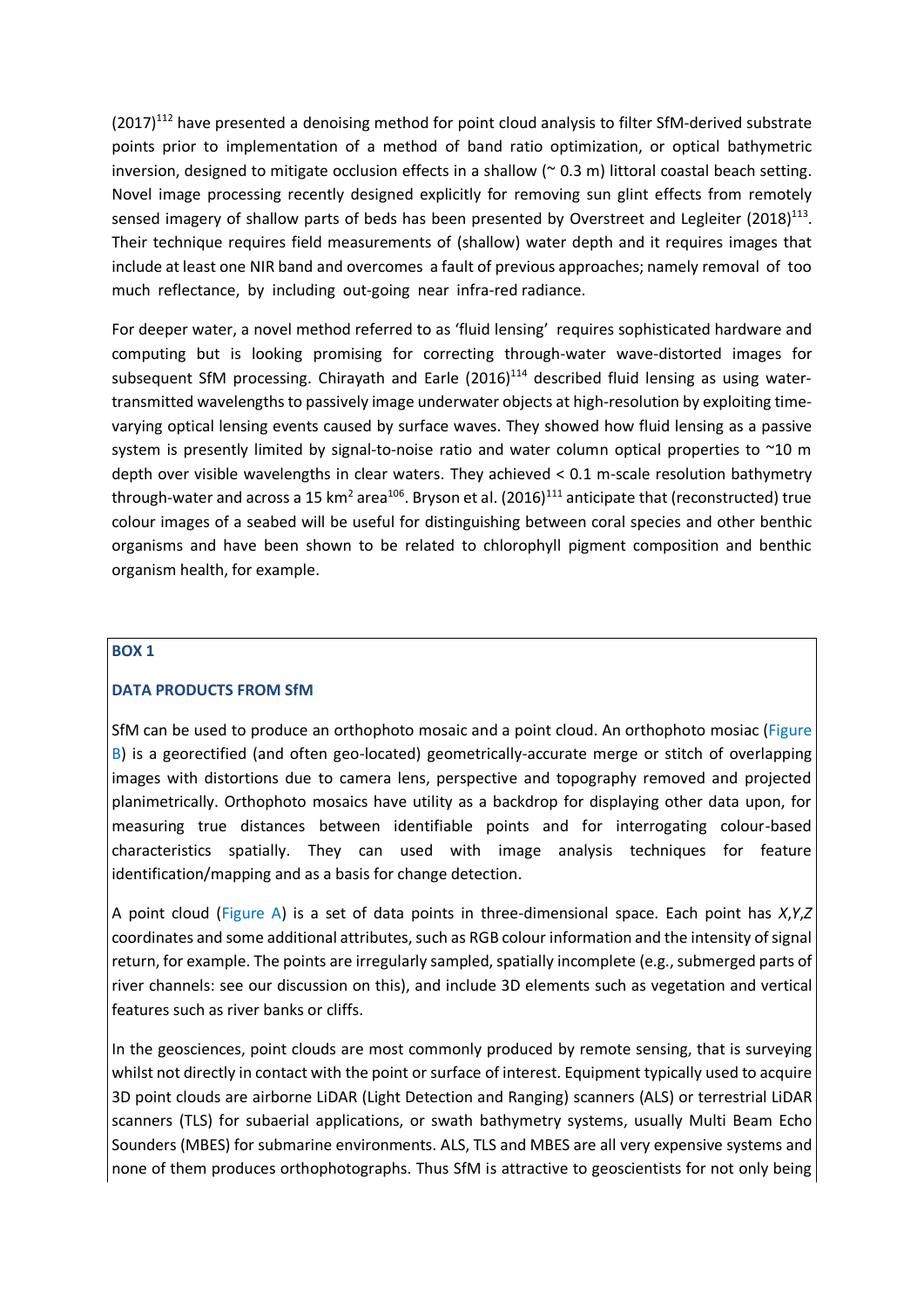cheap but also for producing additional useful data as well as a point cloud. Furthermore, ALS and TLS can only be applied subaerially, MBES can only be applied subaqueously and both sets of equipment require different expertise. Another advantage of a SfM workflow over the other point cloud generating systems is that SfM data processing is very much the same irrespective of the scale (coverage and density) or of the environment.

Interpolating a raw point cloud onto a 2D gridded digital elevation model (DEM) (Figure C) generally results in a reduction in spatial resolution and thus accuracy. Therefore it is desirable to study fluvial and aquatic topography and processes directly with point clouds to preserve the resolution and accuracy of the original data, to better handle the evaluation of uncertainty associated to topographic change measurements and to be more suitable to study vegetation characteristics and steep features of the landscape. Developing tools to perform such direct point-cloud analysis represents the focus of much recent research.



**Box 1 figure 1: Structure-from-Motion generated 3D true-colour point cloud (A), orthophoto mosaic (B) and DEM (C).** 

Gridding a point cloud is a data-reduction process. Since point clouds are not homogenous in point density gridding can serve most simply to create a uniform density of data. A summary of all points falling within a single DEM grid cell can also be extracted; such sub-grid statistics are often used in roughness analyses. Gridding might involve interpolation if no point cloud data are within a single cell area and thus must be estimated by surrounding data points.

In the fluvial and aquatic sciences, point clouds are primarily used to create interpolated 3D surfaces such as digital elevation models (DEMs) or Triangulated Irregular Networks (TINS) of natural terrain, organisms and of man-made objects. These raster grid processing methods are commonplace because they are enabled easily within Geographical Information System (GIS) software and thus benefit from a large library of fast algorithms dedicated to geometrical analysis, drainage network computation and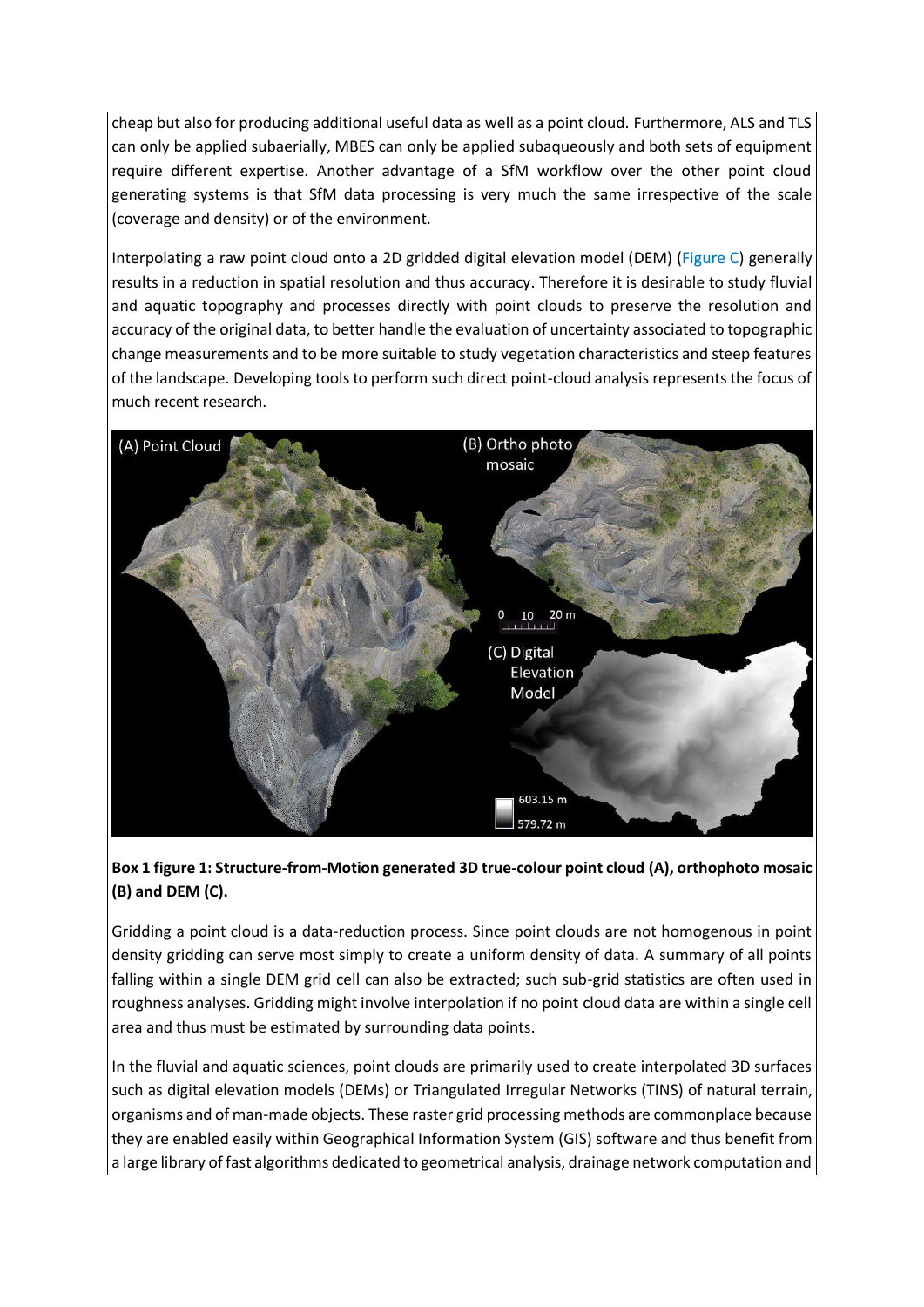topographic change measurement. Raster grid surfaces also facilitate measurement of distances, area and volumes, visualization and animation, for example.

# **Conclusions and future developments**

In conclusion, fluvial and aquatic applications of SfM are rapidly developing in number and quality. They are progressing from proof-of-concept type studies to delivering process-understanding. The most promising and exciting scientific developments have come where studies collect and interrogate data using SfM that would otherwise be unobtainable. For example, spatial heterogeneity has been deconstructed and analysed whilst the ability to rapidly re-survey has produced event-scale change detection and sediment budgeting which can be used both to identify drivers of change and compared to morphodynamic model results of river bed evolution. Decadal timescale changes to fluvial topography and aquatic habitat structure have been quantified by re-processing of archived/historical images and video. Robust characterisation and quantification of a free water surface pattern using SfM is very exciting and has many usages including facilitation of future estimations of bedform properties. Specifically, a clear distinction can be made between (i) advances that are due to the intrinsic characteristics of the SfM processing workflow, and (ii) advances that are linked to the characteristics of the platforms that acquire the images used in SfM processing (Table 2). These advances are enabling (i) fully 3D surveys including beneath overhangs and within crevices and caves, (ii) freezing of motion even such as of highly-mobile water surfaces by using time-synchronised multiple cameras, (iii) change detection and improved process-form relationships and thus 'mechanistic segregation'.

| <b>Advances linked mainly to SfM-MVS</b>                                                                                                                                                                                                                                                                                                                                                                                                | Advances linked mainly to (image acquisition                                                                                                           |
|-----------------------------------------------------------------------------------------------------------------------------------------------------------------------------------------------------------------------------------------------------------------------------------------------------------------------------------------------------------------------------------------------------------------------------------------|--------------------------------------------------------------------------------------------------------------------------------------------------------|
| photogrammetry workflow                                                                                                                                                                                                                                                                                                                                                                                                                 | method) UAV/drone development                                                                                                                          |
| • Democratised 3D topography surveys; inexpert<br>operation of hardware and software<br>• Spatial density rivalling that of LiDAR or MBES<br>. Point precision and accuracy rivalling that of<br>LIDAR or MBES<br>• Automatic generation of orthophotograph<br>(stereo-photogrammetry can also do this)<br>• Spans spatial scales<br>• Archival analysis<br>• Repeatable and attractive for repeat surveys<br>and thus change detection | • Low financial cost acquisition<br>• Very fast acquisition<br>· Spatial coverage rivalling that of LiDAR or<br><b>MBES</b><br>• Direct georeferencing |

**Table 2. Attribution of recent advances in knowledge and understanding in the fluvial and aquatic sciences due both to the uptake of SfM workflows and to the co-evolution of consumer grade UAV/drone technology. For quantified properties of these surveys see Table 1.**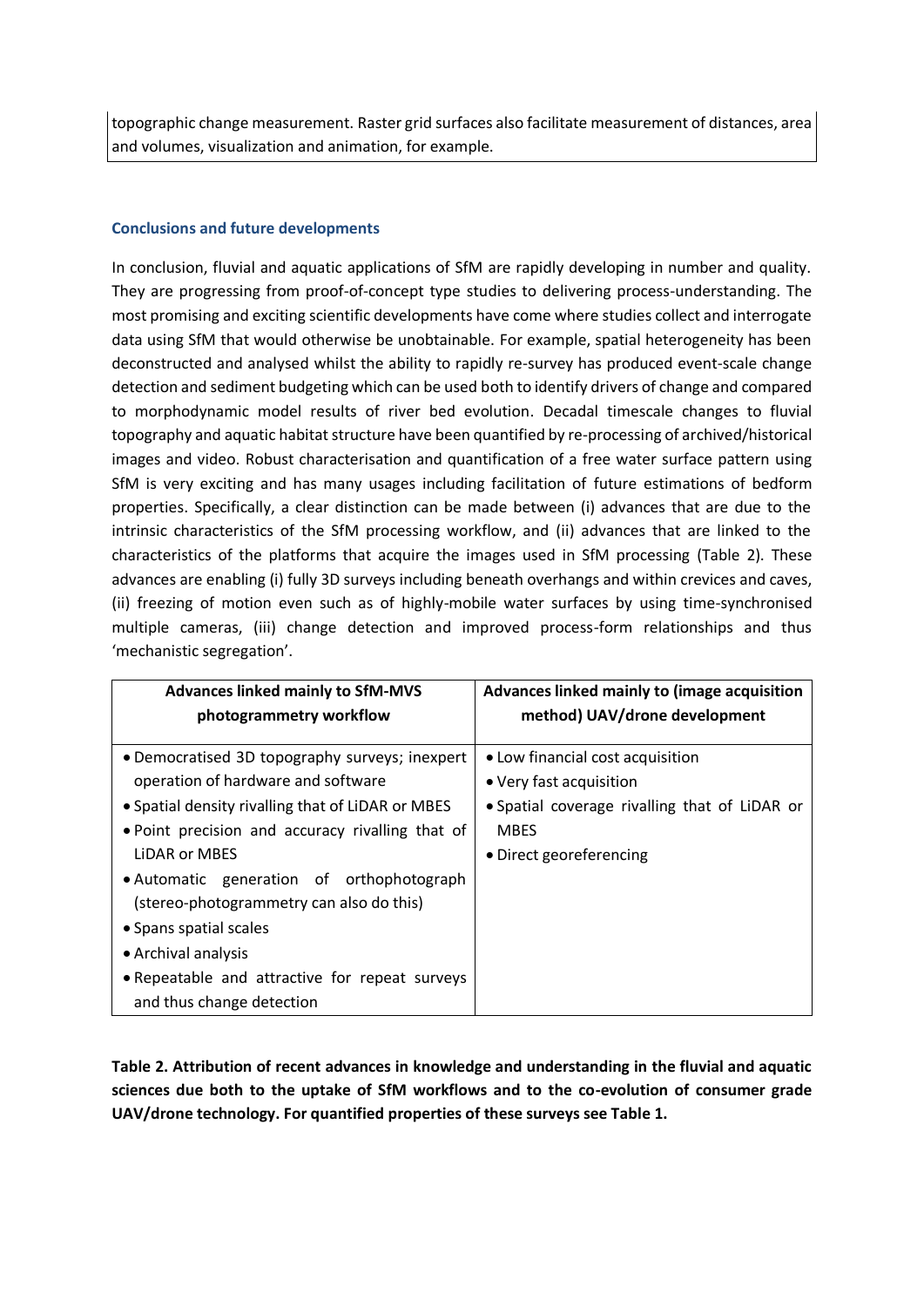Recent studies have realised the potential of relatively seamless surveys that stretch across multiple scales; from reach- to patch- to grain-scale. *Subaerial* grain scale to landscape scale applications of SfM predominate. There has been some success with *through-water* imaging but the resultant distortion and colour saturation problems mean that these are a focus of ongoing and emerging developments in processing. *Underwater* applications have made novel measurement and interpretation of complex topography and objects, especially coral reefs and organisms, respectively. The latter is particularly notable for determining organism health (via colour) and organism age (via geometry) and even organism behaviour (via motion). Generally, fluvial and aquatic applications of SfM have developed separately but there is clearly great potential for better integration and sharing of methodologies between these two sub-disciplines.

Whilst writing this review, we have noted legislation worldwide being tightened around UAV usage. No-fly zones are being designated and more and more often research using UAVs is deemed to fall under a commercial licencing control. These changes are not prohibitive to drone-based acquisition of images for SfM but they demand more careful planning and perhaps a longer lead-in time to campaigns and a larger financial budget.

Looking farther into the future, SfM workflows could be applied with some modification to highresolution satellite images<sup>115</sup>, which are becoming especially attractive to geoscientists for being freely available and with daily repeat coverage (e.g. Planet imagery: [https://www.planet.com/\)](https://www.planet.com/). However, the modifications required for SfM workflows to use satellite imagery are not trivial because the perspective camera model used by SfM is incompatible with the way satellite imagers are designed. Thus that development cost will have to be mindful of the improving spatio-temporal availability and quality of spaceborne LiDAR data.

#### **Acknowledgments**

Very helpful reviews from Patrice Carbonneau and Mike James improved this overview article.

#### **References**

- 1. Carrivick, J.L., Smith, M.W., Quincey, D.J., 2016. Structure from Motion in the Geosciences. John Wiley & Sons, Chichester.
- 2. Laliberte, A.S., Herrick, J.E., Rango, A., Winters, C., 2010. Acquisition, Orthorectification, and Object-based Classification of Unmanned Aerial Vehicle (UAV) Imagery for Rangeland Monitoring. Photogramm. Eng. Remote Sens. 76, 661-672.
- 3. James, M.R. and Robson, S., 2012. Straightforward reconstruction of 3D surfaces and topography with a camera: Accuracy andgeoscience application. *Journal of Geophysical Research: Earth Surface*, *117*(F3).
- 4. 4Westoby, M.J., Brasington, J., Glasser, N.F., Hambrey, M.J. and Reynolds, J.M., 2012. 'Structure-from-Motion' photogrammetry: A low-cost, effective tool for geoscience applications. *Geomorphology, 179*, pp.300-314.
- 5. Fonstad, M.A., Dietrich, J.T., Courville, B.C., Jensen, J.L. and Carbonneau, P.E., 2013. Topographic structure from motion: a new development in photogrammetric measurement. *Earth Surface Processes and Landforms*, *38*(4), pp.421-430.
- 6. Smith, M.W. and Vericat, D., 2015. From experimental plots to experimental landscapes: topography, erosion and deposition in sub-humid badlands from structure-from-motion photogrammetry. *Earth Surface Processes and Landforms*, 40(12), pp.1656-1671.
- 7. James, M.R. and Robson, S., 2014. Mitigating systematic error in topographic models derived from UAV and ground-based image networks. *Earth Surface Processes and Landforms*, *39*(10), pp.1413-1420.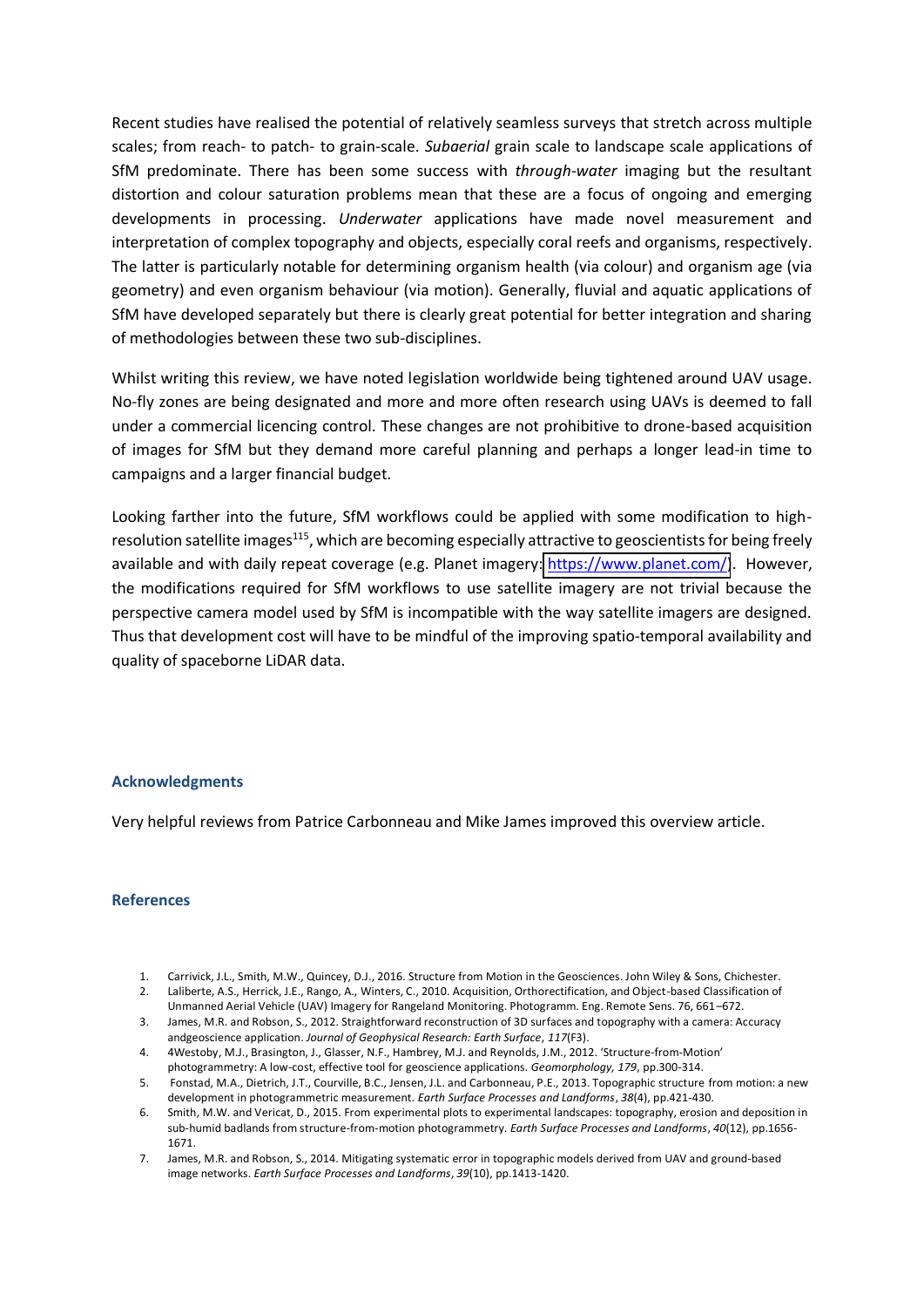- 8. James, M.R., Robson, S., d'Oleire-Oltmanns, S. and Niethammer, U., 2017a. Optimising UAV topographic surveys processed with structure-from-motion: Ground control quality, quantity and bundle adjustment. *Geomorphology*, *280*, pp.51-66.
- 9. James, M.R., Robson, S. and Smith, M.W., 2017b. 3-D uncertainty-based topographic change detection with structure-frommotion photogrammetry: precision maps for ground control and directly georeferenced surveys. *Earth Surface Processes and Landforms*, *42*(12), pp.1769-1788.
- 10. Smith, M.W., Carrivick, J.L. and Quincey, D.J., 2016. Structure from motion photogrammetry in physical geography. *Progress in Physical Geography, 40*(2), pp.247-275.
- 11. Javernick, L., Brasington, J. and Caruso, B., 2014. Modeling the topography of shallow braided rivers using Structure-from-Motion photogrammetry. *Geomorphology*, *213*, pp.166-182.
- 12. Smith, M.W., Carrivick, J.L., Hooke, J. and Kirkby, M.J., 2014. Reconstructing flash flood magnitudes using 'Structure-from-Motion': A rapid assessment tool. Journal of Hydrology, 519, pp.1914-1927.
- 13. Dietrich, J.T., 2016. Riverscape mapping with helicopter-based Structure-from-Motion photogrammetry. *Geomorphology*, *252*, pp.144-157
- 14. James, J.S., 2018. *Three-Dimensional Reconstruction of Braided River Morphology and Morphodynamics with Structure-from-Motion Photogrammetry* (Doctoral dissertation, Queen Mary University of London).
- 15. Rusnák, M., Sládek, J., Kidová, A. and Lehotský, M., 2018. Template for high-resolution river landscape mapping using UAV technology. *Measurement, 115*, pp.139-151.
- 16. Woodget, A.S., Carbonneau, P.E., Visser, F. and Maddock, I.P., 2015. Quantifying submerged fluvial topography using hyperspatial resolution UAS imagery and structure from motion photogrammetry. *Earth Surface Processes and Landforms*, *40*(1), pp.47-64.
- 17. Dietrich, J.T., 2017. Bathymetric Structure-from-Motion: extracting shallow stream bathymetry from multi-view stereo photogrammetry. *Earth Surface Processes and Landforms*, *42*(2), pp.355-364.
- 18. Tamminga, A.D., Eaton, B.C. and Hugenholtz, C.H., 2015a. UAS-based remote sensing of fluvial change following an extreme flood event. *Earth Surface Processes and Landforms*, *40*(11), pp.1464-1476.
- 19. Javernick, L., Hicks, D.M., Measures, R., Caruso, B. and Brasington, J., 2016. Numerical Modelling of Braided Rivers with Structure-from-Motion-Derived Terrain Models. River Research and Applications, 32(5), pp.1071-1081.
- 20. Langhammer, J., Bernsteinová, J. and Miřijovský, J., 2017. Building a High-Precision 2D Hydrodynamic Flood Model Using UAV Photogrammetry and Sensor Network Monitoring. *Water*, *9*(11), p.861.
- 21. Meesuk, V., Vojinovic, Z., Mynett, A.E. and Abdullah, A.F., 2015. Urban flood modelling combining top-view LiDAR data with ground-view SfM observations. *Advances in Water Resources*, *75*, pp.105-117.
- 22. Shaad, K., Ninsalam, Y., Padawangi, R. and Burlando, P., 2016. Towards high resolution and cost-effective terrain mapping for urban hydrodynamic modelling in densely settled river-corridors. *Sustainable Cities and Society*, *20*, pp.168-179.
- 23. Westoby, M.J., Dunning, S.A., Woodward, J., Hein, A.S., Marrero, S.M., Winter, K. and Sugden, D.E., 2015. Sedimentological characterization of Antarctic moraines using UAVs and Structure-from-Motion photogrammetry. *Journal of Glaciology, 61*(230), pp.1088-1102.
- 24. Woodget, A.S., Austrums, R., Maddock, I.P. and Habit, E., 2017. Drones and digital photogrammetry: From classifications to continuums for monitoring river habitat and hydromorphology. *Wiley Interdisciplinary Reviews: Water*, *4*(4).
- 25. Woodget, A.S., Visser, F., Maddock, I.P. and Carbonneau, P.E., 2016. The accuracy and reliability of traditional surface flow type mapping: is it time for a new method of characterizing physical river habitat?. *River Research and Applications, 32*(9), pp.1902- 1914.
- 26. Puttock, A.K., Cunliffe, A.M., Anderson, K. and Brazier, R.E., 2015. Aerial photography collected with a multirotor drone rev eals impact of Eurasian beaver reintroduction on ecosystem structure. *Journal of Unmanned Vehicle Systems*, *3*(3), pp.123-130.
- 27. Alfredsen, K., Haas, C., Tuhtan, J.A. and Zinke, P., 2018. Brief Communication: Mapping river ice using drones and structure from motion. *The Cryosphere*, *12*(2), p.627.
- 28. Casado, M.R., Gonzalez, R.B., Kriechbaumer, T. and Veal, A., 2015. Automated identification of river hydromorphological features using UAV high resolution aerial imagery. *Sensors*, *15*(11), pp.27969-27989.
- 29. Prosdocimi, M., Calligaro, S., Sofia, G., Dalla Fontana, G. and Tarolli, P., 2015. Bank erosion in agricultural drainage networks: new challenges from structure-from-motion photogrammetry for post-event analysis. Earth Surface Processes and Landforms, *40*(14), pp.1891-1906.
- 30. Langhammer, J. and Vacková, T., 2018. Detection and Mapping of the Geomorphic Effects of Flooding Using UAV Photogrammetry. *Pure and Applied Geophysics*, pp.1-23.
- 31. Marteau, B., Vericat, D., Gibbins, C., Batalla, R.J. and Green, D.R., 2017. Application of Structure-from-Motion photogrammetry to river restoration. *Earth Surface Processes and Landforms*, *42*(3), pp.503-515.
- 32. Hamshaw, S.D., Bryce, T., Rizzo, D.M., O'Neil-Dunne, J., Frolik, J. and Dewoolkar, M.M., 2017. Quantifying streambank movement and topography using unmanned aircraft system photogrammetry with comparison to terrestrial laser scanning. *River Research and Applications*, *33*(8), pp.1354-1367.
- 33. Cook, K.L., 2017. An evaluation of the effectiveness of low-cost UAVs and structure from motion for geomorphic change detection. *Geomorphology*, *278*, pp.195-208.
- 34. Lane, S.N., 2017. Natural flood management. *Wiley Interdisciplinary Reviews: Water, 4*(3).
- 35. Smith, M.W. and Vericat, D., 2014. Evaluating shallow-water bathymetry from through-water terrestrial laser scanning under a range of hydraulic and physical water quality conditions. *River research and applications*, *3*0(7), pp.905-924.
- 36. Carrivick, J.L., Smith, M.W., Quincey, D.J. and Carver, S.J., 2013. Developments in budget remote sensing for the geosciences. *Geology Today*, *29*(4), pp.138-143.
- 37. Carbonneau, P.E., Dietrich, J.T., 2017. Cost-effective non-metric photogrammetry from consumer-grade sUAS: implications for direct georeferencing of structure from motion photogrammetry. Earth Surf. Process. Landf. 42, 473-486.
- 38. Turner, D., Lucieer, A., Wallace, L., 2014. Direct Georeferencing of Ultrahigh-Resolution UAV Imagery. IEEE Trans. Geosci. Remote Sens. 52, 2738-2745.
- 39. Izumida, A., Uchiyama, S. and Sugai, T., 2017. Application of UAV-SfM photogrammetry and aerial lidar to a disastrous flood: repeated topographic measurement of a newly formed crevasse splay of the Kinu River, central Japan. *Natural Hazards and Earth System Sciences*, *17*(9), p.1505.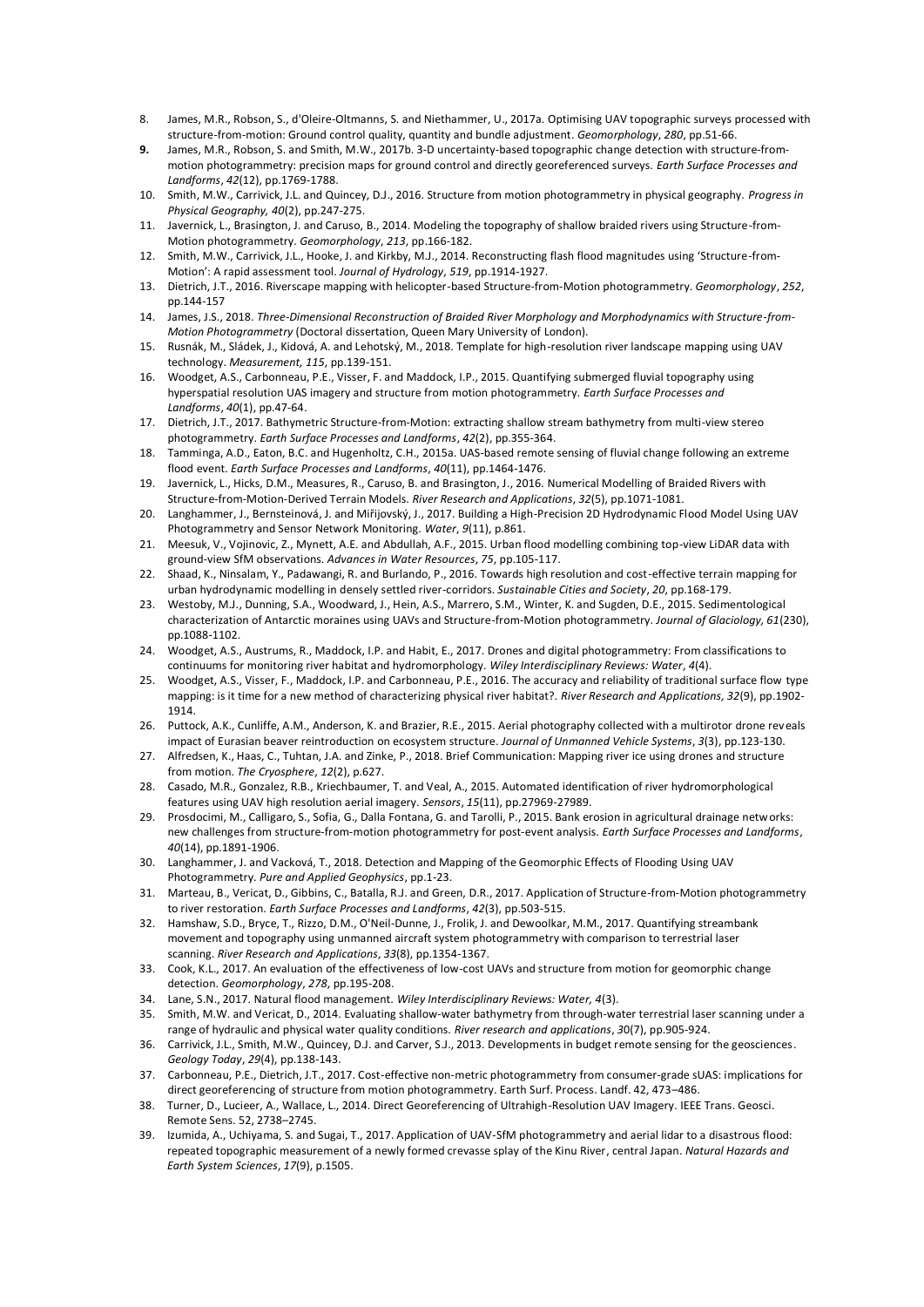- 40. Wheaton, J.M., Brasington, J., Darby, S.E., Kasprak, A., Sear, D. and Vericat, D., 2013. Morphodynamic signatures of braiding mechanisms as expressed through change in sediment storage in a gravel-bed river. *Journal of Geophysical Research: Earth Surface*, *118*(2), pp.759-779.
- 41. Kasprak, A., Caster, J., Bangen, S.G. and Sankey, J.B., 2017. Geomorphic process from topographic form: automating the interpretation of repeat survey data in river valleys. *Earth Surface Processes and Landforms*, *42*(12), pp.1872-1883.
- 42. Kasprak, A., Wheaton, J.M., Ashmore, P.E., Hensleigh, J.W. and Peirce, S., 2015. The relationship between particle travel distance and channel morphology: Results from physical models of braided rivers. *Journal of Geophysical Research: Earth Surface*, *120*(1), pp.55-74.
- 43. Hundey, E. J., and P. E. Ashmore (2009), Length scale of braided river morphology, *Water Resour. Res., 45*, W08409,doi:10.1029/2008WR007521.
- 44. Micheletti, N., Chandler, J.H. and Lane, S.N., 2015. Investigating the geomorphological potential of freely available and accessible structure-from-motion photogrammetry using a smartphone. Earth Surface Processes and Landforms, 40(4), pp.473-486.
- 45. Bakker, M., Costa, A., Silva, T.A., Stutenbecker, L., Girardclos, S., Loizeau, J.L., Molnar, P., Schlunegger, F. and Lane, S.N., 2018. Combined flow abstraction and climate change impacts on an aggrading Alpine river. *Water Resources Research*, *54*(1), pp.223- 242.
- 46. Bakker, M. and Lane, S.N., 2018. Archival photogrammetric analysis of river-floodplain systems using Structure from Motion (SfM) methods. *Earth Surface Processes and Landforms*, *42*(8), pp.1274-1286.
- 47. Wheaton, J.M., Brasington, J., Darby, S.E. and Sear, D.A., 2010. Accounting for uncertainty in DEMs from repeat topographic surveys: improved sediment budgets. *Earth Surface Processes and Landforms*, *35*(2), pp.136-156.
- 48. Lague, D., Brodu, N. and Leroux, J., 2013. Accurate 3D comparison of complex topography with terrestrial laser scanner: Application to the Rangitikei canyon (NZ). *ISPRS journal of photogrammetry and remote sensing*, *82*, pp.10-26.
- 49. Tamminga, A., Hugenholtz, C., Eaton, B. and Lapointe, M., 2015b. Hyperspatial remote sensing of channel reach morphology and hydraulic fish habitat using an unmanned aerial vehicle (UAV): a first assessment in the context of river research and management. River Research and Applications, 31(3), pp.379-391.
- 50. Bertin, S., Friedrich, H., 2016. Field application of close-range digital photogrammetry (CRDP) for grain-scale fluvial morphology studies. *Earth Surf. Process. Landf. 41* (10), 1358-1369.
- 51. Pearson, E., Smith, M.W., Klaar, M.J. and Brown, L.E., 2017. Can high resolution 3D topographic surveys provide reliable grain size estimates in gravel bed rivers?. *Geomorphology*, *293*, pp.143-155.
- 52. Vázquez-Tarrío, D., Borgniet, L., Liébault, F. and Recking, A., 2017. Using UAS optical imagery and SfM photogrammetry to characterize the surface grain size of gravel bars in a braided river (Vénéon River, French Alps). *Geomorphology*, 285, pp.94-105.
- 53. Woodget, A.S. and Austrums, R., 2017. Subaerial gravel size measurement using topographic data derived from a UAV-SfM approach. *Earth Surface Processes and Landforms*, *42*(9), pp.1434-1443.
- 54. Detert, M., Kadinski, L. and Weitbrecht, V., 2018. On the way to airborne gravelometry based on 3D spatial data derived from images. *International Journal of Sediment Research*, *33*(1), pp.84-92.
- 55. Woodget, A.S., Fyffe, C. and Carbonneau, P.E., 2018. From manned to unmanned aircraft: Adapting airborne particle size mapping methodologies to the characteristics of sUAS and SfM. Earth Surface Processes and Landforms, 43(4), pp.857-870.
- 56. Carbonneau, P.E., Bizzi, S., Marchetti, G., 2018. Robotic photosieving from low-cost multirotor sUAS: a proof-of-concept. Earth Surf.Process. Landf. 43, 1160-1166.
- 57. Bunte, K. and Abt, S.R., 2001. Sampling surface and subsurface particle-size distributions in wadable gravel-and cobble-bed streams for analyses in sediment transport, hydraulics, and streambed monitoring. *Gen. Tech. Rep. RMRS-GTR-74. Fort Collins, CO: US Department of Agriculture, Forest Service, Rocky Mountain Research Station. 428 p.*, *74*.
- 58. Graham, D.J., Rice, S.P., Reid, I., 2005. A transferable method for the automated grain sizing of river gravels. *Water Resour. Res. 41* (7), W07020.
- 59. Detert M, Weitbrecht V. 2012. Automatic object detection to analyze the geometry of gravel grains a free stand-alone tool. In River Flow, 2012, Munoz RM (ed). CRC Press: London: 595-600.
- 60. Carbonneau, P.E., Lane, S.N., Bergeron, N.E., 2004. Catchment-scale mapping of surface grain size in gravel bed rivers using airborne digital imagery. *Water Resour. Res. 40*(7), W07202.
- 61. Verdú, J.M., Batalla, R.J., Martínez-Casasnovas, J.A., 2005. High-resolution grain-size characterisation of gravel bars using imagery analysis and geo-statistics. Geomorphology, 72 (1), 73-93.
- 62. Rubin, D.M., 2004. A simple autocorrelation algorithm for determining grain size from digital images of sediment. Journal of Sedimentary Research, 74(1), pp.160-165.
- 63. Buscombe, D. and Masselink, G., 2009. Grain-size information from the statistical properties of digital images of sediment. *Sedimentology*, *56*(2), pp.421-438.
- 64. Buscombe, D., Rubin, D.M., 2012. Advances in the simulation and automated measurement of well-sorted granular material: 2. direct measures of particle properties. *J. Geophys. Res. Earth Surf. 117* (F2)[. http://dx.doi.org/10.1029/2011JF001975.](http://dx.doi.org/10.1029/2011JF001975)
- 65. Smart, G., Aberle, J., Duncan, M., Walsh, J., 2004. Measurement and analysis of alluvial bed roughness. *J. Hydraul. Res. 42* (3), 227-237
- 66. Heritage, G.L., Milan, D.J., 2009. Terrestrial laser scanning of grain roughness in a gravelbed river. *Geomorphology 113* (1-2), 4に 11.
- 67. Hodge, R., Brasington, J., Richards, K., 2009. In situ characterization of grain-scale fluvial morphology using terrestrial laser scanning. *Earth Surf. Process. Landf.* 34 (7), 954-968.
- 68. Brasington, J., Vericat, D. and Rychkov, I., 2012. Modeling river bed morphology, roughness, and surface sedimentology using high resolution terrestrial laser scanning. *Water Resources Research*, *48*(11).
- 69. Baewert, H., Bimböse, M., Bryk, A., Rascher, E., Schmidt, K.H., Morche, D., 2014. Roughness determination of coarse grained alpine river bed surfaces using terrestrial laser scanning data. Zeitschrift für Geomorphologie Supplementary Issues 58 (1), 81-95.
- 70. Schneider, J.M., Rickenmann, D., Turowski, J.M. and Kirchner, J.W., 2015. Self-adjustment of stream bed roughness and flow velocity in a steep mountain channel. *Water Resources Research*, *51*(10), pp.7838-7859.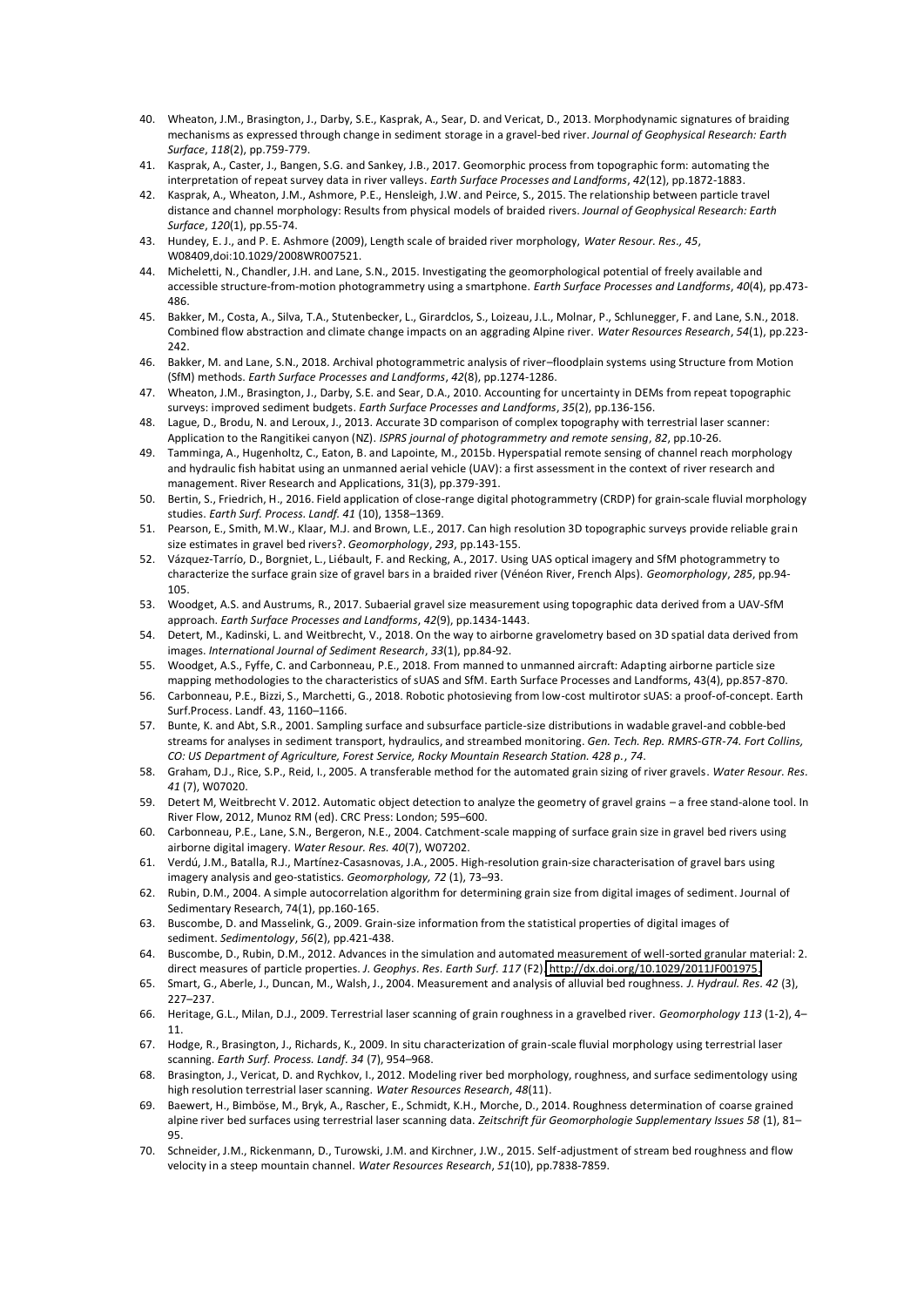- 71. Groom, J., Bertin, S. and Friedrich, H., 2018. Assessing Intra-Bar Variations in Grain Roughness Using Close-Range Photogrammetry. *Journal of Sedimentary Research*, 88(5), pp.555-567.
- 72. de Haas, T., Ventra, D., Carbonneau, P.E. and Kleinhans, M.G., 2014. Debris-flow dominance of alluvial fans masked by runoff reworking and weathering. *Geomorphology*, *217*, pp.165-181.
- 73. Smith, M.W., 2014. Roughness in the earth sciences. *Earth-Science Reviews*, *136*, pp.202-225.
- 74. Rupnik, E., Jansa, J. and Pfeifer, N., 2015. Sinusoidal Wave Estimation Using Photogrammetry and Short Video Sequences. Sensors, 15(12), pp.30784-30809.
- 75. Wang, S., Yu, C., Sun, Y., Gao, F. and Dong, J., 2018. Specular reflection removal of ocean surface remote sensing images from UAVs. *Multimedia Tools and Applications, 77*(9), pp.11363-11379.
- 76. Ferreira, E., Chandler, J., Wackrow, R. and Shiono, K., 2017. Automated extraction of free surface topography using SfM-MVS photogrammetry. *Flow Measurement and Instrumentation, 54*, pp.243-249.
- 77. Srokosz, M.A., Longuet-Higgins, M.S., 1986. On the skewness of sea-surface elevation. *J. Fluid Mech., 164*, pp.487-497.
- 78. Pikelj, K., Ružić, I., Ilić, S., James, M.R. and Kordić, B., 2018. Implementing an efficient beach erosion monitoring system for coastal management in Croatia. *Ocean & Coastal Management*, *156*, pp.223-238.
- 79. Brunier, G., Fleury, J., Anthony, E.J., Gardel, A. and Dussouillez, P., 2016. Close-range airborne Structure-from-Motion Photogrammetry for high-resolution beach morphometric surveys: Examples from an embayed rotating beach. *Geomorphology*, *261*, pp.76-88.
- 80. Jaud, M., Grasso, F., Le Dantec, N., Verney, R., Delacourt, C., Ammann, J., Deloffre, J. and Grandjean, P., 2016. Potential of UAVs for monitoring mudflat morphodynamics (application to the seine estuary, France). *ISPRS International Journal of Geo-Information*, *5*(4), p.50.
- 81. Papakonstantinou, A., Topouzelis, K. and Doukari, M., 2017, September. UAS close range remote sensing for mapping coastal environments. In Fifth International Conference on Remote Sensing and Geoinformation of the Environment (RSCy2017) (Vol. 10444, p. 1044418). International Society for Optics and Photonics.
- 82. Jaud, M., Le Dantec, N., Ammann, J., Grandjean, P., Constantin, D., Akhtman, Y., Barbieux, K., Allemand, P., Delacourt, C. and Merminod, B., 2018. Direct georeferencing of a pushbroom, lightweight hyperspectral system for mini-UAV applications. *Remote Sensing*, *10*(2), p.204.
- 83. Yoccoz, N.G., Nichols, J.D. and Boulinier, T., 2001. Monitoring of biological diversity in space and time. Trends in Ecology & Evolution, 16(8), pp.446-453.
- 84. Tews, J., Brose, U., Grimm, V., Tielbörger, K., Wichmann, M.C., Schwager, M. and Jeltsch, F., 2004. Animal species diversity driven by habitat heterogeneity/diversity: the importance of keystone structures. Journal of biogeography, 31(1), pp.79-92.
- 85. Kan, H., Katagiri, C., Nakanishi, Y., Yoshizaki, S., Nagao, M. and Ono, R., 2018. Assessment and Significance of a World War II battle site: recording the USS Emmons using a High-Resolution DEM combining Multibeam Bathymetry and SfM Photogrammetry. *International Journal of Nautical Archaeology*.
- 86. Mazel, C.H., Strand, M.P., Lesser, M.P., Crosby, M.P., Coles, B. and Nevis, A.J., 2003. High-resolution determination of coral reef bottom cover from multispectral fluorescence laser line scan imagery. *Limnology and Oceanography, 48*(1part2), pp.522-534.
- 87. Brock, J.C., Wright, C.W., Clayton, T.D. and Nayegandhi, A., 2004. LIDAR optical rugosity of coral reefs in Biscayne National Park, Florida. *Coral Reefs, 23*(1), pp.48-59.
- 88. Kocak, D.M. and Caimi, F.M., 2005. The current art of underwater imaging-with a glimpse of the past and vision of the future. *Marine Technology Society Journal, 39*(3), pp.5-26.
- 89. Wedding, L.M.; Friedlander, A.M.; McGranaghan, M.; Yost, R.S.; Monaco, M.E. 2008. Using bathymetric lidar to define nearshore benthic habitat complexity: Implications for management of reef fish assemblages in Hawaii. *Remote Sens. Environ., 112*, 4159に4165.
- 90. Smith, M.W., Vericat, D. and Gibbins, C., 2012. Through-water terrestrial laser scanning of gravel beds at the patch scale. Earth *Surface Processes and Landforms, 37*(4), pp.411-421.
- 91. Burns, J.H.R. and Delparte, D., 2017. Comparison of Commercial Structure-From-Motion Photogrammety Software Used for Underwater Three-Dimensional Modeling of Coral Reef Environments. The International Archives of Photogrammetry, Remote Sensing and Spatial Information Sciences, 42, p.127.
- 92. Casella, E., Collin, A., Harris, D., Ferse, S., Bejarano, S., Parravicini, V., Hench, J.L. and Rovere, A., 2017. Mapping coral reefs using consumer-grade drones and structure from motion photogrammetry techniques. *Coral Reefs, 36*(1), pp.269-275.
- 93. Burns, J.H.R., Delparte, D., Gates, R.D. and Takabayashi, M., 2015. Integrating structure-from-motion photogrammetry with geospatial software as a novel technique for quantifying 3D ecological characteristics of coral reefs. PeerJ, 3, p.e1077.
- 94. Figueira, W., Ferrari, R., Weatherby, E., Porter, A., Hawes, S. and Byrne, M., 2015. Accuracy and precision of habitat structural complexity metrics derived from underwater photogrammetry. *Remote Sensing, 7*(12), pp.16883-16900.
- 95. Leon, J.X., Roelfsema, C.M., Saunders, M.I. and Phinn, S.R., 2015. Measuring coral reef terrain roughness using 'Structure-from-Motion' close-range photogrammetry. Geomorphology, 242, pp.21-28.
- 96. Bryson, M., Ferrari, R., Figueira, W., Pizarro, O., Madin, J., Williams, S. and Byrne, M., 2017. Characterization of measurement errors using structure-from-motion and photogrammetry to measure marine habitat structural complexity. Ecology and *Evolution, 7*(15), pp.5669-5681.
- 97. Storlazzi, C.D., Dartnell, P., Hatcher, G.A. and Gibbs, A.E., 2016. End of the chain? Rugosity and fine-scale bathymetry from existing underwater digital imagery using structure-from-motion (SfM) technology. *Coral Reefs, 35*(3), pp.889-894.
- 98. Ferrari, R., Bryson, M., Bridge, T., Hustache, J., Williams, S.B., Byrne, M. and Figueira, W., 2016. Quantifying the response of structural complexity and community composition to environmental change in marine communities. *Global Change Biology, 22*(5), pp.1965-1975.
- 99. Holt, P., 2003. An assessment of quality in underwater archaeological surveys using tape measurements. *International Journal of Nautical Archaeology*, 32(2), pp.246-251.
- 100. Wright DJ, Pendleton M, Boulware J, Walbridge S, Gerlt B, Eslinger D, Sampson D, Huntley E (2012) ArcGIS benthic terrain modeler (BTM), v. 3.0, Environmental Systems Research Institute, NOAA Coastal Services Center, Massachusetts Office of Coastal Zone Management[. http://esriurl.com/5754](http://esriurl.com/5754)